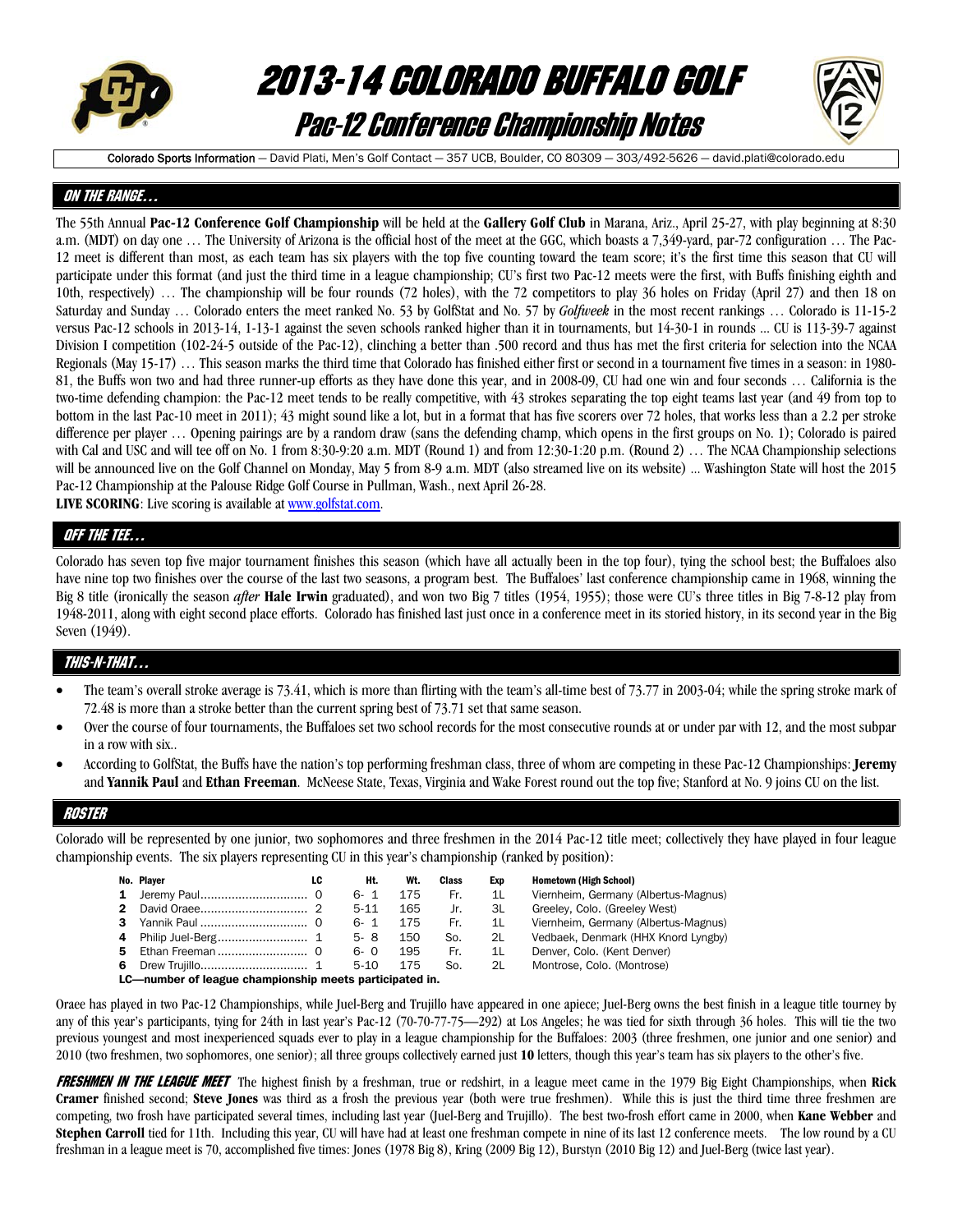#### HEAD COACH ROY EDWARDS



**Roy Edwards** is completing his eighth season as head coach of the University of Colorado men's golf team, as he was named to the position on July 14, 2006, following in the footsteps of the only two coaches the program had ever known over a span of six decades.

 Edwards, 37, is just the third full-time men's golf coach in Buffalo history. He came to CU with an impressive pedigree, joining the Buffaloes from his alma mater, the University of Kansas, where he had served as the assistant for

both the men's and women's programs for the previous four years (2002-06). He held the same position at Vanderbilt University for a year prior to returning to KU.

 Edwards replaced the late Mark Simpson, who passed away from complications due to lung cancer in December 2005. Simpson had held the post since 1977, when he followed in the footsteps of his college head coach, Les Fowler. Fowler took over as player-coach in 1948 and remained on board until Simpson, his assistant, replaced him. Thus, Edwards is only the program's third full-time head coach since 1948.

 Edwards has embraced the most daunting task in CU golf history: when the Buffaloes joined the Pac-12 Conference on July 1, 2011, they became a member of the most prestigious men's golf conference in the nation. As many as seven schools have regularly occupied the top 30 over the last several seasons, but he has been up to the challenge and the program is poised to join the nation's elite.

 It took less than three years for Edwards to put his stamp on the CU golf program, perhaps in no bigger way than completing the dream of his two predecessors. One of the few major golf programs in the nation without its own true home golf course and facilities, Edwards played an integral part in working with alum Steve Kerr in the latter's acquisition of Vista Ridge Golf Club in Erie in early 2009. The club was renamed Colorado National Golf Club and now serves as the official home for the university's men's and women's golf teams. In 2012, construction was completed on a state-of-the-art practice facility at the course that matches any in the nation.

 He also initiated the Colorado Partners program, a group that quickly grew to over 100 members who contribute financially to augment the school's golf budget, and established the Colorado Golf Day which is an annual celebration and fundraiser for CU golf.

 On the course, the team has enjoyed continued success. His 2012-13 team became the first in school history to win a tournament in both the fall and spring, had six top five finishes and returned to the NCAA Championships after a fouryear absence, finishing eighth in the Central Regional.

 In 2011-12, his sixth season, the Buffs stormed out of the gate to win its first two fall tournaments, their own Mark Simpson Invitational and Air Force's Miranda Invitational; the victories propelled CU to an early No. 10 national ranking. The team successfully navigated its way through its first season in the ultra-competitive Pac-12 Conference, finishing eighth in a league championship that featured eight teams ranked in the top 30. The Buffs just missed qualifying for the NCAA championships but Derek Fribbs was selected to play as an individual.

 The 2009-10 and 2010-11 teams, his fourth and fifth, respectively, had their moments but did not advance to the postseason, though Justin Bardgett qualified individually in 2010. The Buffs finished ninth and 10th in their last two appearances in the Big 12 Conference meet. The disappointments only created more resolve in the program and thus the turnaround in year six.

 His third Buffalo team (2008-09) sported one of the nation's dynamic duos in Patrick Grady and Derek Tolan, as each won two tournaments and combined for 14 top 10 finishes. But the team was also balanced as a whole, with 32 top 20 performances posted by seven different golfers, and recorded a 74.06 stroke average, second lowest in school history (topped only by 73.77 in 2003-04). The Buffs posted 11 top 10 finishes in major tournaments, the second-most in school history that included a record-tying seven in the top five, and highlighted by a 34 stroke win in the DU-Ron Moore and three runner-up finishes in the USF Olympic Club, Western Intercollegiate and its own CU-Stevinson Ranch Invitational.

 In earning a fourth straight trip to the NCAA's, in the Big 12 Championships, the Buffs posted their best conference finish in 28 years when they took second place; it tied for the largest improvement from one season to another in Big 12 history after finishing 10th in 2008 (CU moved from 11th to 3rd from 1997 to 1998 as did Missouri on one occasion). The Buffs were in the hunt for the title until the back nine of the fourth and final round, when Oklahoma State finally was able to get some distance and eventually won by 14 shots.

 His second team ('07-08), became just the third in school history to win two major tournaments in the same season, as CU won the Louisiana Classics and the Ohio State Kepler Intercollegiate. The Buffs finished 10th in the Big 12 meet, which moved to a 72-hole format for the first time, and was again invited to the NCAA's, placing 18th in the Central Regional. Junior Derek Tolan was one of two individuals to advance out of the regional into the finals, the first Buff to do so since 1993.

 Edwards' first CU team (2006-07) had moderate success, and finished 11th in the Big 12 Championships; while that was disappointing, his team did something that neither Fowler's or Simpson's did, qualify for the NCAA Championships (though in fairness, more teams are invited today than when they coached, but it still was an impressive accomplishment). The team placed 20th in the NCAA Central Regional.

 At Kansas, he was heavily involved in recruiting and the day-to-day functions for both the men's and women's teams, managed the Jayhawks' Birdie Club and was the main contact for both golf camps. A KU graduate, he returned to his alma mater in August 2002 as the assistant coach for both the men's and women's programs and further developed all the skills necessary to one day become a head coach. He started his coaching career as a volunteer/graduate assistant in 1998, working three years in that capacity before moving on to Vanderbilt for his first full-time assistant coaching position.

 He was the assistant for both the men's and women's teams at Vanderbilt from May 2001 until returning to his alma mater the following year. At Vandy, he headed the Commodore Golf Day and the Mason Rudolph Intercollegiate Golf Championships, and was involved in Commodore recruiting as well as the day-today practice and traveling schedules. He was a part of history as both teams experienced two of the best seasons in the programs' existence the 2001-02 academic year, and had a hand in coaching a pair of first-team All-Southeastern Conference players, including Brandt Snedeker, a first-team All-American, the 2007 PGA Tour Rookie of the Year and third place finisher in the 2008 Masters.

 A three-year member of the Jayhawk golf team, he lettered as a senior under legendary and long-time coach Ross Randall and earned his bachelor's of science degree in business administration from Kansas in 2000. Simultaneously while finishing his degree, he worked as a volunteer assistant coach for the men's team. His career playing highlights include being named the PGA Midwest Section Player of the Year in 1995 and the Heart of America Four-Ball champion in 1997. As a student, he was also heavily involved on KU's Student-Athlete Advisory Committee and held several leadership roles on campus.

 Born October 14, 1976 in Kansas City, Mo., but truly a native of Hutchinson, Kan., he was a four-year letterman in golf at Hutchinson (Kan.) High School and was an Eagle Scout. His hobbies include playing golf, cooking and traveling. Edwards is married to the former Shelly Bonfantine of Albuquerque, N.M., as they wed on July 7, 2007 (07-07-07); she is a former golfer at the University of New Mexico. They are the parents of two sons, Ashton Ross (5) and Luke Leo (2).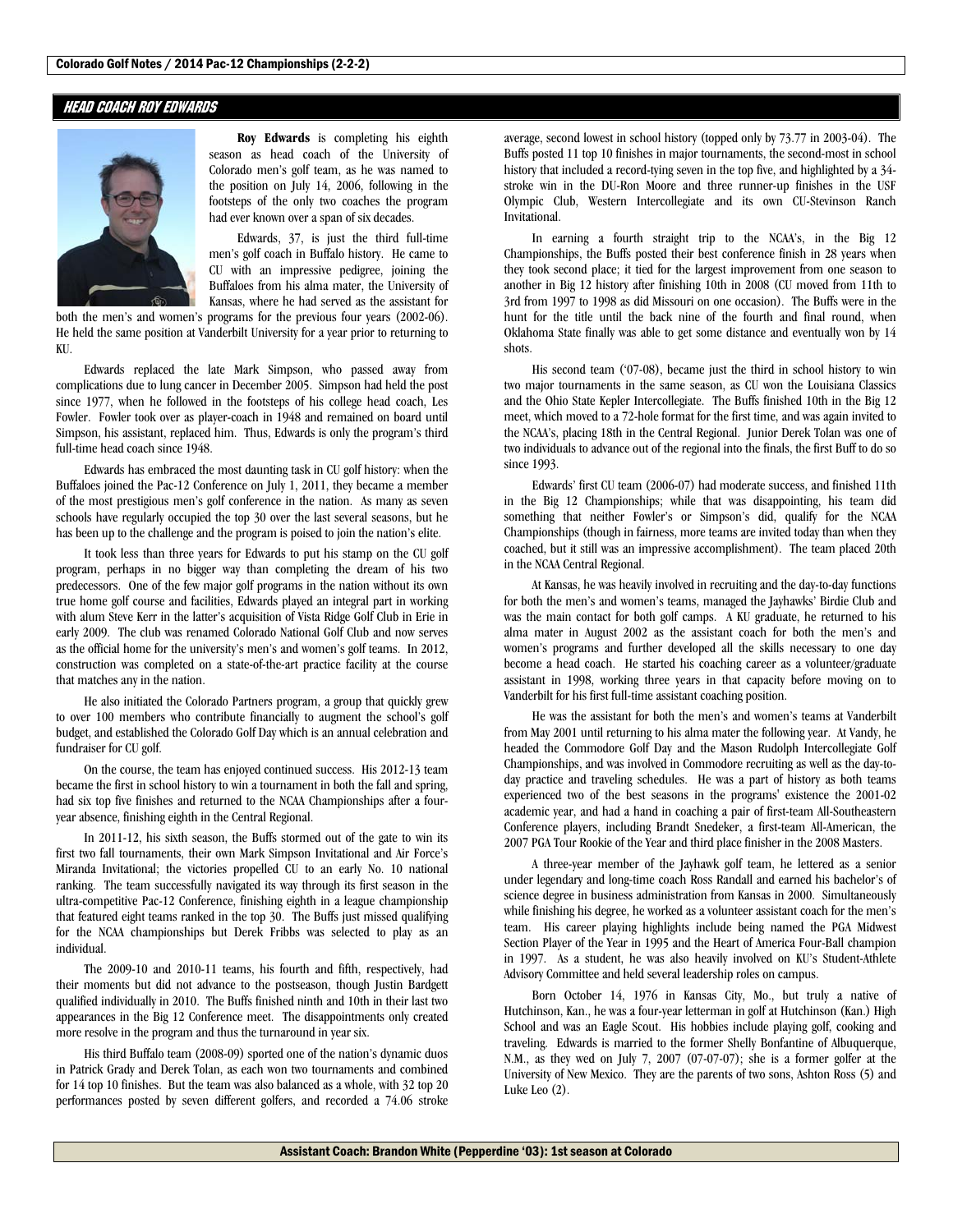### Player summary

**Jeremy Paul** is in position to become just the fourth freshman to lead CU in stroke average, looking to join **Steve Jones** ('77-78; 74.63), **Knut Ekjord** ('94- 95, 74.53) and **Kane Webber** ('99-00, 73.03, the latter the best frosh average in school history). CU has had two players average under 73 for a season just one time (2008-09), but could have four players do it this year. The season stats for the CU six playing in Arizona *(extensive stats later in this information)*:

|                    |    |                   |         |    |                      |     |    |     |    |                | Spring---------------------------------- |        |              |    |         |         |              |             |
|--------------------|----|-------------------|---------|----|----------------------|-----|----|-----|----|----------------|------------------------------------------|--------|--------------|----|---------|---------|--------------|-------------|
| <b>Plaver</b>      |    | <b>Rd Strokes</b> | Average |    | <b>SCIRP-Average</b> | Lo: | Hi | L54 | Rd | <b>Strokes</b> | Average                                  |        | <b>SCIRP</b> | Rd | Strokes | Average | <b>SCIRP</b> | <b>Best</b> |
| <b>JEREMY PAUL</b> | 30 | 2161              | 72.03   | 10 | $+0.33$              | 65  | 80 | 207 | 15 | 1067           | 71.13                                    | $\sim$ |              |    | 1094    | 72.93   | 14           | t-1st       |
| <b>YANNIK PAUL</b> | 27 | 1961              | 72.63   | 26 | $+0.96$              | 66  | 79 | 207 | 15 | 1091           | 72.73                                    |        | 20           | 12 | 870     | 72.50   |              | t-2nd       |
| PHILIP JUEL-BERG.  | 30 | 2184              | 72.80   | 33 | $+1.10$              | 68  | 80 | 207 | 15 | 1082           | 72.13                                    |        |              | 15 | 102     | 73.47   | + 22         | 4th         |
| DAVID ORAEE        | 30 | 2190              | 73.00   | 39 | $+1.30$              | 66  | 80 | 205 | 15 | 1082           | 72.13                                    |        |              | 15 | 108     | 73.87   | - 28         | t-2nd       |
| DREW TRUJILLO      | 15 | 118               | 74.53   | 38 | $+2.53$              | 69  | 83 | 215 |    | 216            | 72.00                                    |        |              | 12 | 902     | 75.17   | 38           | †-16th      |
| ETHAN FREEMAN      |    | 899               | 74.92   | 41 | $+3.42$              | 65  | 87 | 208 |    | 208            | 69.33                                    |        |              |    | 69      | 76.78   |              | t-10th      |

(SCIRP—Stroke Count In Relation To Par)

Wins (1)—J. Paul 1. Top 5 Finishes (5)—Y. Paul 2, Juel-Berg 1, Oraee 1, J. Paul 1. Top 10 Finishes (14)— J. Paul 4, Juel-Berg 3, Oraee 3, Freeman 2, Y. Paul 2.

Top 20 Finishes (22)— J. Paul 6, Y. Paul 5, Juel-Berg 4, Oraee 4, Freeman 2, Trujillo 1. Rounds In The 60s (23)— J. Paul 7, Juel-Berg 5, Oraee 4, Y. Paul 4, Freeman 2, Trujillo 1. Subpar Rounds (54)— J. Paul 16, Juel-Berg 11, Oraee 11, Y. Paul 9, Freeman 3, Trujillo 3. Even-Par Rounds (14)— Juel-Berg 5, Trujillo 4, Y. Paul 3, Oraee 1, J. Paul 1.

Rounds Counting Toward Team Scoring (111/129, 86.0%)— J. Paul .933 (28/30), Juel-Berg .900 (27/30), Oraee .900 (27/30), Y. Paul .833 (20/24), Trujillo .667 (6/9), Freeman .500 (3/6). *Does not include 15 individual rounds (Freeman 6, Trujillo 6, Y. Paul 3.)* 

Colorado's fifth man scoring average this year is 77.5; this will be the first 6-for-5 tournament the Buffs have in 2013-14. The lowest score by Colorado's fifth man in a tournament this year was a 71, with a 73 on three other occasions.

### PAIRINGS & TEE TIMES

The pairings were based on a random draw, after slotting the defending champion (California) into the first groups off No. 1 *(all times mountain)*: Friday, April 25 (36 holes)

| Friday, April 25 (36 noies) |                                                                                                 |                                                                                                                                                                                |  |                                                                                                      |
|-----------------------------|-------------------------------------------------------------------------------------------------|--------------------------------------------------------------------------------------------------------------------------------------------------------------------------------|--|------------------------------------------------------------------------------------------------------|
|                             | No. 1 8:30 a.m. California, Colorado, Southern California<br>9:30 a.m. Oregon, Utah, Washington |                                                                                                                                                                                |  | No. 10 8:30 a.m. Stanford, UCLA, Washington State<br>9:30 a.m. Arizona, Arizona State, Oregon State, |
|                             | 8:30 a.m. <b>No. 1</b> No. 4. No. 5. No. 6                                                      | <b>Saturday, April 26 &amp; Sunday, April 27 (18 holes;</b> based on second round standings and placed in standard horseshoe arrangement)<br><b>No. 10</b> No. 7, No. 8, No. 9 |  |                                                                                                      |

9:30 a.m. **No. 10** No. 1, No. 2, No. 3 **No. 1** No. 10, No. 11, No. 12

#### QUOTING COACH ROY EDWARDS

#### General

"We're excited to head to Tucson. The team has really grown and developed throughout the year and it's been enjoyable to watch. We're really excited to get to this part of the schedule. We don't know a whole lot about the course, there are some gradual elevation changes, it's about 2800 feet, it's not overly long but I know you have to hit it straight. Luke Symons (former golfer) is a member there, and he'll be at the tournament, so we'll gain a little knowledge from him because he's played a couple of hundred rounds on it and he'll pass some info on to me."

#### On CU's Season To Date

"We've been pleased with it so far, and in particular knowing that we were going to have a young team and it was going to take some time to come together and gel. We're really looking forward to what lies ahead the rest of the season and we're optimistic for what we can achieve. I do look at this as the start of our postseason. We're playing for championships from here on out and everyone looks at it that way; these are our playoffs. It's an exciting time of year, another level up from the regular season."

#### On Taking Three True Freshmen To A Conference Championship

"I'm really confident about it, there are no nerves or butterflies. These guys are very good players, they haven't been freshmen since September because they have so many rounds under their belt. If they can play with confidence and make good decisions strategically, they're going to play well because when they've done that over the course of the season, that's what they have done. In general, I'm not nervous that we're taking three freshmen; I believe they're ready to go out there and perform. Really, they're freshman in name only. We've been through a lot this year, they've played in a lot tournaments, they've already proven they can compete with and beat anybody."

#### On CU's Third Pac-12 Championship Appearance And If The Buffs Are Now Used To The Drill

"Us and the SEC are the two best golf conferences in the country. These are the peers we want to have, the Pac-12 is the 'Conference of Champions' and men's golf is arguably the strongest sport in the league year-in and year-out. Almost any of these teams can contend to win the conference, and any given year, four or five teams in our league can go on and win a national title – and if you beat a lot of teams in our league, you know you've done something. So our job as coaches is to prepare these six guys on Thursday in the practice round and then through the weekend to make sure we give them every chance to be successful as we can."

#### On What Would Be A Good Tournament For CU

"Our focus is always playing as good as we can, and if we do that, we can be competitive with anybody in our league. We just need to take care of business by playing smart and with confidence, managing our games with calculated risks, and when we do that, we have played at a high level. And if we do that in Arizona, things can fall right and we can be competitive for the title. If for some reason we fall short of that, the Pac-12 is still so good that we can still beat a lot of really good teams in our league.'

#### On CU's First 6-For-5 Tournament And Team Depth

"We have good depth, and we've proven that we can take advantage of an opportunity and I see this as another one. We've had pretty good fourth- and fifth-man scoring averages most of the season, so all (this format) does is just moves the bar down a notch. Drew (Trujillo, CU's No. 6 here) played in a lot of tournaments last year and he's really excited to get out there and compete, and I'm excited to watch him go out there and do just that. Depth is something we focus on throughout the year which is why we play a lot of individuals in tournaments."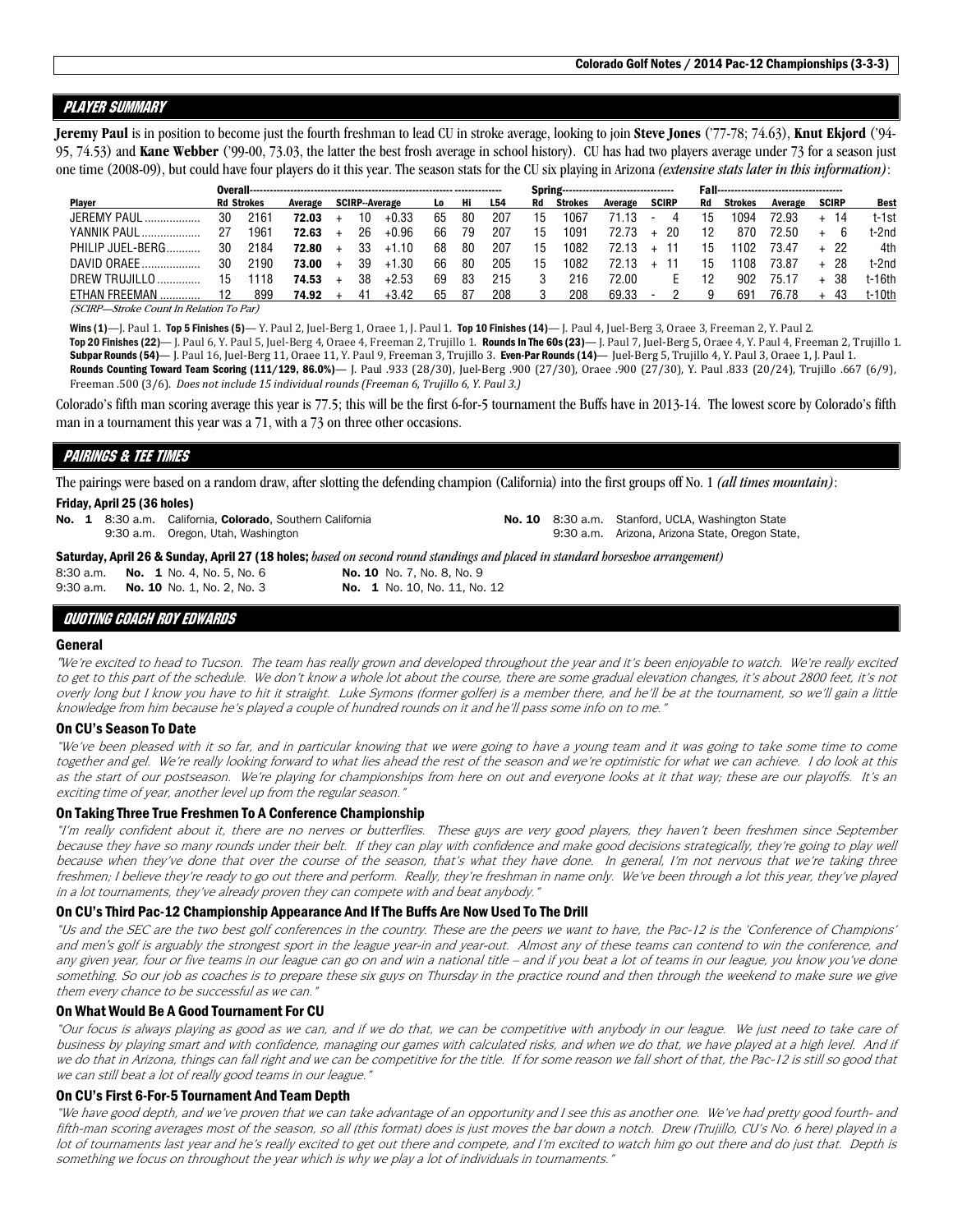#### The schedule & SEASON AT-A-GLANCE

Colorado has played in 10 tournaments this year, with *Golfweek* ranking CU's schedule the 101st toughest to date (out of 302 schools); the Buffs are the highest ranked team with a schedule ranked in triple digits (some fields didn't pan out as planned), but the Buffs still did play in in three of the top 44 ranked tournaments to date and the Pac-12 title will be in the top 10-15 range.

### CU's INDIVIDUAL BESTS / CONFERENCE CHAMPIONSHIPS (SINGLE ROUND)

Here's a list of the best individual rounds by Buffalo golfers in school history in conference championship action (\*—eventual medalist):

|    |               | <b>Score Rd Player</b> | <b>Class</b> | Year/Conference/Site          |    |      | <b>Score Rd</b> Plaver                  | <b>Class</b> | Year/Conference/Site          |
|----|---------------|------------------------|--------------|-------------------------------|----|------|-----------------------------------------|--------------|-------------------------------|
|    | 66 3rd        | Matt Call              | So.          | 1999 Big 12, Hutchinson, Kan. | 68 | 3rd  | Jim Gradv                               | Sr.          | 2008 Big 12, Trinity, Texas   |
| 67 | 1st           | Bill Musselman         | Jr.          | 1968 Big 8, Boulder, Colo.    | 68 | 2nd  | Derek Tolan                             | Sr.          | 2009 Big 12, Hutchinson, Kan. |
|    | <b>68</b> 3rd | *Hale Irwin            | Jr.          | 1966 Big 8, Columbia, Mo.     | 68 | 3rd  | Luke Symons                             | Sr.          | 2011 Big 12, Hutchinson, Kan. |
| 68 | 1st           | Mike Mulhern           | Fr.          | 1972 Big 8, Boulder, Colo.    | 69 |      | on 14 occasions, including Pac-12 best: |              |                               |
|    | <b>68</b> 2nd | *Terrv Kahl            | Sr.          | 1981 Big 8, Lawrence, Kan.    |    | 4th. | Kevin Krina                             | Sr.          | 2012 Pac-12, Corvallis, Ore.  |
|    |               |                        |              |                               |    |      |                                         |              |                               |

TEAM: Colorado's best single round team score in a conference meet came in the second round of the 1981 Big 8 Championships, a **9-under 279** in Lawrence, Kan.

### CU's INDIVIDUAL BESTS / 72 HOLES

Here's a list of the best individual rounds by Buffalo golfers in tournaments that had formats with 72 holes:

| <b>Score</b> | <b>Player</b>                                            | <b>Class</b> | Rounds      |       | <b>To Par, Finish</b> | Tournament/Site                                        |
|--------------|----------------------------------------------------------|--------------|-------------|-------|-----------------------|--------------------------------------------------------|
| 284          | John Lindberg                                            | So.          | 69-70-73-72 | -4    | 2nd                   | 1987 New Mexico Tucker Invitational, Albuguergue, N.M. |
| 286          | Hale Irwin                                               | Sr.          | 70-72-65-79 | $-2$  | 1st                   | 1967 NCAA Championships, Shawnee on Delaware, Pa.      |
| 286          | Bill Musselman                                           | Jr.          | 74-76-68-68 | $-2$  | t-8th                 | 1968 NCAA Championships, Las Cruces, N.M.              |
| 286          | Ben Portie                                               | Sr.          | 66-72-75-73 | $-2$  | $t-33rd$              | 2002 NCAA Championship Finals, Columbus, Ohio          |
| 287          | Patrick Grady                                            | Sr.          | 71-71-70-75 | $+7$  | 6th                   | 2009 Big 12 Championships, Hutchinson, Kan.            |
| 288          | <b>Rick Cramer</b>                                       | Jr.          | 70-74-73-71 | E.    | t-2nd                 | 1981 Houston All-American, Houston, Texas              |
| 288          | Derek Tolan                                              | Sr.          | 71-68-74-75 | $+8$  | 7th                   | 2009 Big 12 Championships, Hutchinson, Kan.            |
|              | <b>Other Top 72-Hole Performances In Conference Play</b> |              |             |       |                       |                                                        |
| 292          | Jason Burstyn                                            | Jr.          | 77-72-71-72 | $+4$  | 26th                  | 2012 Pac-12 Championships, Corvallis, Ore.             |
| 292          | Philip Juel-Berg                                         | Fr.          | 70-70-77-75 | $+12$ | t-24th                | 2013 Pac-12 Championships, Los Angeles, Calif.         |
| 293          | Sebastian Heisele                                        | So.          | 73-73-73-74 | $+5$  | t-19th                | 2010 Big 12 Championships, Trinity, Texas              |
| 293          | David Oraee                                              | Fr.          | 74-70-76-73 | $+5$  | t-27th                | 2012 Pac-12 Championships, Corvallis, Ore.             |
| 295          | Johnny Hayes                                             | Jr.          | 72-74-74-75 | $+15$ | t-32nd                | 2013 Pac-12 Championships, Los Angeles, Calif.         |
| 296          | Kevin Kring                                              | Fr.          | 78-71-77-70 | $+16$ | t-12th                | 2009 Big 12 Championships, Hutchinson, Kan.            |
| 297          | Jason Burstyn                                            | Fr.-RS       | 73-70-79-75 | +9    | t-30th                | 2010 Big 12 Championships, Trinity, Texas              |

TEAM: Colorado's best single round team score in a tournament where five players counted toward the team score came in the second round of the 1992 Fresno State Lexus Classic, a **9-under 351,** followed by the 1981 BYU Cougar Classic, where CU had a **352 (-8)** in the third round and a **353 (-7)** in the first round.

#### THE PAC-12 CHAMPIONSHIPS

In 15 Big 12 championship meets, Colorado finished in the first division (top 6) seven times. Here's the early Pac-12 grid for the same:

|               |                        |                |                         |    |    |          | <b>*First Division Finishes</b> |          |          |          |          |       |
|---------------|------------------------|----------------|-------------------------|----|----|----------|---------------------------------|----------|----------|----------|----------|-------|
| <b>School</b> |                        | 2012           | 13                      | 14 | 15 |          |                                 |          |          |          | 6        | (Tot) |
|               | 1. California          |                |                         |    |    | 2        | $\Omega$                        | 0        | 0        | 0        |          | (2)   |
|               |                        | $\overline{2}$ | 6                       |    |    |          |                                 | $\Omega$ | $\Omega$ | $\Omega$ |          | (2)   |
|               | 1. Stanford            | 6              | 4                       |    |    |          | 0                               | 0        |          | 0        |          | (2)   |
|               | 1. UCLA                | $\overline{4}$ | $\overline{2}$          |    |    | $\Omega$ |                                 | $\Omega$ |          | $\Omega$ | $\Omega$ | (2)   |
|               | 5. Arizona State       | 11             | 5                       |    |    |          | $\Omega$                        | 0        | 0        |          | 0        | (1)   |
|               | 5. Oregon State        | 5 <sup>5</sup> | t8                      |    |    | $\Omega$ | $\Omega$                        | $\Omega$ | $\Omega$ |          | $\Omega$ | (1)   |
|               | 5. Southern California | 3              |                         |    |    |          | $\Omega$                        |          | 0        | 0        | 0        | (1)   |
|               | 5. Washington          |                | $\overline{\mathbf{3}}$ |    |    |          | $\Omega$                        |          | 0        | $\Omega$ | $\Omega$ | (1)   |
|               | 9. COLORADO            | 8              | 10                      |    |    |          | 0                               | $\Omega$ | O        | 0        | 0        | (0)   |
|               |                        | 10             | t8                      |    |    |          | $\Omega$                        | $\Omega$ | $\Omega$ | $\Omega$ | $\Omega$ | (0)   |
|               | 9. Washington State    | 9              | 11                      |    |    |          | $\Omega$                        | ∩        | 0        | $\Omega$ | 0        | (0)   |
| 9.            | Utah                   | 12             | 12                      |    |    |          | $\Omega$                        |          | Ο        | $\Omega$ | $\Omega$ | (0)   |

#### PAC-12 SCHOOL RECORDS — LOW ROUND

|                             |    | Arizona  62 (-9), Chris Nallen, 2002 Jerry Pate National Intercollegiate |                          |    | 62 (-10), Daniel Miernicki, 2011 Amer Ari Invitational                  |
|-----------------------------|----|--------------------------------------------------------------------------|--------------------------|----|-------------------------------------------------------------------------|
|                             | 62 | (-9), Brian Prouty, 2007 PING-Arizona Intercollegiate                    |                          |    | <b>Oregon State </b> 63 (-9), Alex Moore, 2011 Oregon Duck Invitational |
|                             | 62 | (-9), Alex McMahon, 2014 ASU SunDevil Thunderbird                        | Stanford                 |    | 61 (-11), Tiger Woods, 1996 Pac-10 Championships                        |
|                             | 62 | (-8), Robert Gamez, 1989 NCAA Championships                              |                          | 61 | (-10), Cameron Wilson, 2012 Gifford Collegiate                          |
|                             |    | Arizona State  60 (-10), Paul Casey, 1999 Pac-10 Championship            | <b>UCLA</b>              |    | 62 (-8), Roy Moon, 2003 TaylorMade Classic                              |
|                             |    | 62 (-10), Jeff Quinney, 1999 ASU Thunderbird/Savane Invitational         |                          | 63 | (-9), John Merrick, 2003 Pac-10 Championship                            |
|                             |    | 62 (-9), Jon Rahm, 2014 ASU SunDevil Thunderbird                         | USC                      | 62 | (-8), Rory Hie, 2008 U.S. Intercollegiate & 2008 UH-Hilo Invit.         |
| California                  |    | 61 (-11), Peter Tomasulo, 2004 ASU Thunderbird Invitational              | Utah                     |    | 65 (-7), Nic Larson, 2008 Wyoming Cowboy Classic                        |
|                             | 61 | (-9), Max Loma, 2013 Pac-12 Championship                                 | Washington               |    | 60 (-12), Brock Mackenzie, 2003 Oregon Duck Invitational                |
| <b>Colorado  63</b>         |    | (-8), Edward McGlasson, 2005 PING-Arizona Intercollegiate                |                          |    | 60 (-11), Zach Bixler, 2007 Alister Mackenzie Invitational              |
|                             | 64 | (-8), on two occasions (McGlasson, Kevin Kring)                          | <b>Washington State.</b> | 64 | (-8), Kevin Chen, 2004 Sam Houston Classic                              |
| $O$ regon $\ldots$ $\ldots$ |    | 62 (-10), Derek Sipe, 2007 UH-Hilo Intercollegiate                       |                          |    |                                                                         |

CU's last conference championship came in 1968 (Big 8); **Bob Kalinowski** was the last Buff to claim league medalist honors (1993 & 1994 Big 8 meets).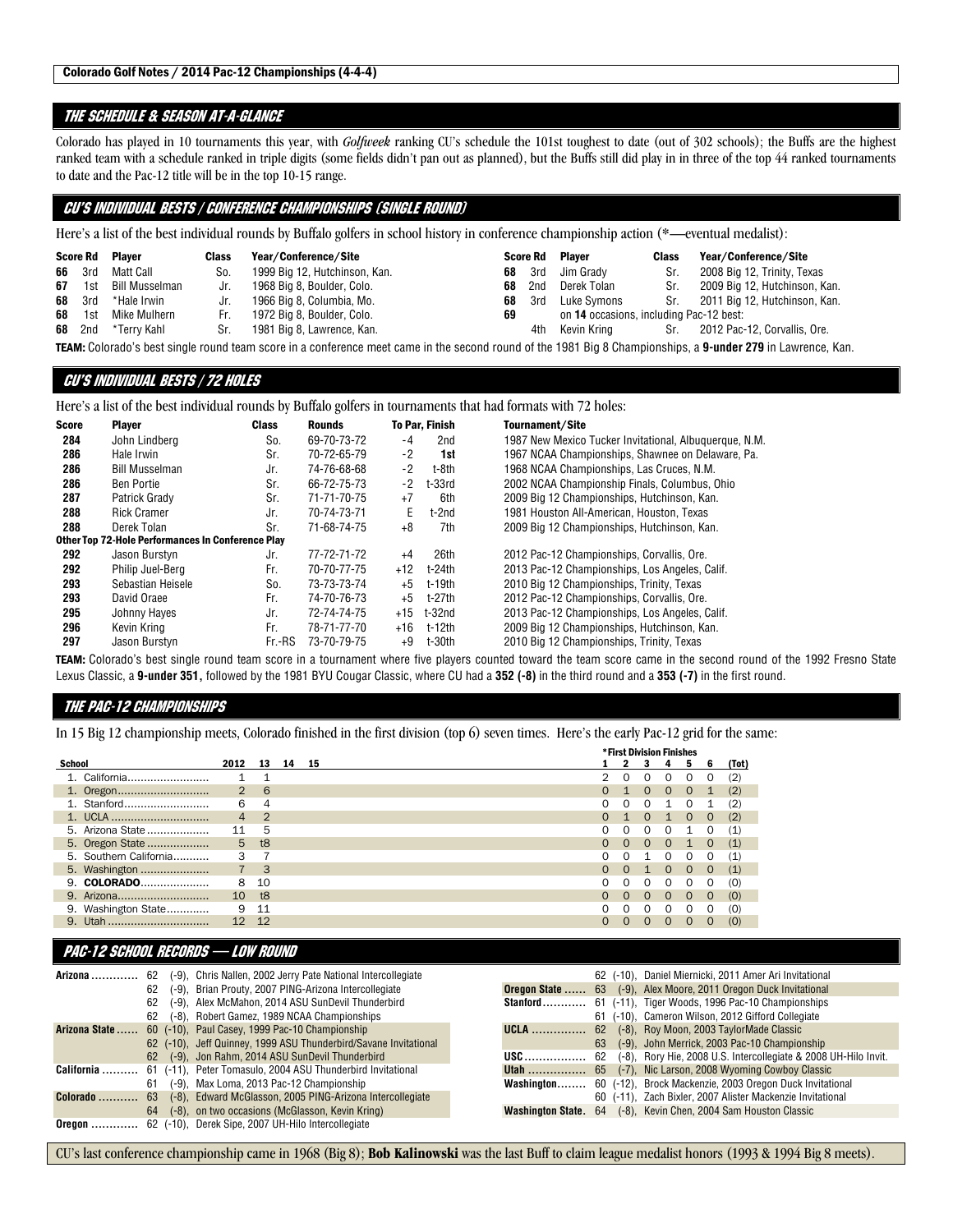### ALL-TIME CU CONFERENCE CHAMPIONSHIP RESULTS

|                    | <b>Mountain States Championship</b> |                                    |                                   |                              |                         |                                |                            |
|--------------------|-------------------------------------|------------------------------------|-----------------------------------|------------------------------|-------------------------|--------------------------------|----------------------------|
| Season             | Finish                              | <b>Score</b>                       | <b>CU Leader</b>                  |                              |                         | <b>Head Coach</b>              |                            |
| 1939-40            | 1st / 7                             | 402-433-835                        | H. Saunders                       | 77-84-161                    | (2nd)                   | Mark Schriebner                |                            |
|                    | <b>Big 7 Championships</b>          |                                    |                                   |                              |                         |                                |                            |
| Season             | Finish                              | <b>Score</b>                       | <b>CU Leader</b>                  |                              |                         | <b>Head Coach</b>              |                            |
| 1947-48            | 3rd / 7                             | 603                                | Les Fowler                        | 147                          | $(t-4th)$               | Les Fowler                     |                            |
| 1948-49            | 7th/7                               | 315/-643                           | Bill Detweiler                    | 75-79-154                    | $(t-5th)$               | Les Fowler                     |                            |
| 1949-50            | 5th/7                               | 315/-629                           | Bill Forbes                       | 77-76-153                    | (13th)                  | Les Fowler                     |                            |
| 1950-51<br>1951-52 | 5th/7<br>6th $/7$                   | 320/642/-966<br>324/651/-997       | Merle Backlund<br>Dick Billehus   | 79-77-79-235<br>79-75-87-241 | (9th)<br>(11th)         | Les Fowler<br>Les Fowler       |                            |
| 1952-53            | 2nd / 7                             | 315/640/-949                       | Merle Backlund                    | 78-75-74-227                 | (3rd)                   | Les Fowler                     |                            |
| 1953-54            | 1st $/7$                            | 293/585/-890                       | Keith Alexander                   | 72-69-75-216                 | (1st)                   | Les Fowler                     |                            |
| 1954-55            | t-1st / 7                           | 303/609/-916                       | Dick Kintzele                     | 75-75-74-224                 | $(t-3rd)$               | Les Fowler                     |                            |
| 1955-56            | 4th / 7                             | 322/633/-934                       | Keith Alexander                   | 80-74-70-224                 | $(t-8th)$               | Les Fowler                     |                            |
|                    |                                     |                                    | Dale Douglass                     | 77-77-70-224                 | $(t-8th)$               | Les Fowler                     |                            |
| 1956-57            | 4th / 7                             | 329/650/-970                       | Frank Bocovich                    | 78-75-78-231                 | $(t-3rd)$               | Les Fowler                     |                            |
|                    | <b>Big 8 Championships</b>          |                                    |                                   |                              |                         |                                |                            |
| Season             | Finish                              | <b>Score</b>                       | <b>CU Leader</b>                  |                              |                         | <b>Head Coach</b>              |                            |
| 1957-58            | 3rd / 8                             | 315/626/-924                       | Dale Douglass                     | 73-77-75-225                 | (7th)                   | Les Fowler                     |                            |
| 1958-59            | 5th/8                               | 306/625/-947                       | Dale Douglass                     | 74-77-74-225                 | (5th)                   | Les Fowler                     |                            |
| 1959-60            | 4th / 8                             | 312/619/-944                       | Joe Hendricks                     | 79-75-78-232                 | $(t-12th)$              | Les Fowler                     |                            |
| 1960-61<br>1961-62 | 2nd / 8<br>6th/8                    | 290/588/-892<br>305/608/-902       | Gary Polumbus<br>Bill Stapp       | 70-74-74-228<br>75-76-72-223 | (t-7th)<br>(t-16th)     | Les Fowler<br>Les Fowler       |                            |
| 1962-63            | 3rd / 8                             | 292-295-290-877                    | Ray Pierson                       | 75-70-74-219                 | $(t-10th)$              | Les Fowler                     |                            |
| 1963-64            | 3rd / 8                             | 292-298-300-890                    | John Hamer                        | 73-71-71-215                 | $(t-5th)$               | Les Fowler                     |                            |
| 1964-65            | 5th/8                               | 322-316-312-950                    | Hale Irwin                        | 81-76-76-233                 | (9th)                   | Les Fowler                     |                            |
| 1965-66            | 2nd / 8                             | 291-285-288-864                    | Hale Irwin                        | 71-69-68-208                 | (1st)                   | Les Fowler                     |                            |
| 1966-67            | 3rd / 8                             | 313-306-619                        | Hale Irwin                        | 71-75—146                    | (t-1st)                 | Les Fowler                     |                            |
| 1967-68            | 1st/8                               | 280-289-288-857                    | Bill Musselman                    | 67-71-74-212                 | (2nd)                   | Les Fowler                     |                            |
| 1968-69            | 5th / 8                             | 291-289-320-900                    | Jim English                       | 70-69-79-218                 | (7th)                   | Les Fowler                     |                            |
| 1969-70<br>1970-71 | 6th / 8<br>5th / 8                  | 315-304-316-935<br>314-303-311-928 | Jim English<br>Blake Stirling     | 76-76-77-229<br>80-74-78-232 | (12th)<br>$(t-17th)$    | Les Fowler<br>Les Fowler       |                            |
| 1971-72            | 3rd / 8                             | 288-310-302-900                    | Davis Driver                      | 70-73-73-216                 | $(t-3rd)$               | Les Fowler                     |                            |
| 1972-73            | 6th / 8                             | 299-299-301-899                    | Lee Hansen                        | 76-71-75-222                 | $(t-14th)$              | Les Fowler                     |                            |
| 1973-74            | 7th/8                               | 319-310-309-938                    | Blake Stirling                    | 79-78-75-232                 | $(t-23rd)$              | Les Fowler                     |                            |
| 1974-75            | 3rd / 8                             | 303-309-302-914                    | Marc Hendricks                    | 74-75-73-222                 | (4th)                   | Les Fowler                     |                            |
| 1975-76            | 2nd / 7                             | 297-306-320-923                    | Tom Woodard                       | 73-75-79-227                 | (t-5th)                 | Les Fowler                     |                            |
| 1976-77            | 3rd / 8                             | 311-314-313-938                    | Tom Woodard<br>Steve Jones        | 76-75-78-229                 | $(t-6th)$               | Les Fowler/Mark Simpson        |                            |
| 1977-78<br>1978-79 | 3rd / 8<br>2nd / 8                  | 307-297-312-916<br>306-304-305-915 | Rick Cramer                       | 71-74-70-215<br>71-76-75-222 | (3rd)<br>(2nd)          | Mark Simpson<br>Mark Simpson   |                            |
| 1979-80            | $t-2nd/8$                           | 296-296-299-891                    | Steve Jones                       | 70-75-76-221                 | (t-7th)                 | Mark Simpson                   |                            |
| 1980-81            | 2nd / 8                             | 293-279-292-864                    | Terry Kahl                        | 72-68-71-211                 | (1st)                   | Mark Simpson                   |                            |
| 1981-82            | 4th / 8                             | 304-298-307-909                    | Rick Cramer                       | 73-75-77-225                 | (t-7th)                 | Mark Simpson                   |                            |
|                    |                                     |                                    | Mike Hogberg                      | 77-71-77-225                 | $(t-7th)$               |                                |                            |
| 1982-83            | 6th/8                               | 305-319-309-933                    | Mike Hogberg                      | 73-78-71-222                 | (4th)                   | Mark Simpson                   |                            |
| 1983-84            | 4th / 8                             | 312-316-306-934                    | Mick Brethower                    | 77-76-75-228                 | (7th)                   | Mark Simpson                   |                            |
| 1984-85<br>1985-86 | 6th / 8<br>4th / 8                  | 304-305-308-917<br>310-299-316-925 | Tim Smith<br>Kevin Bolles         | 74-74-76-224<br>74-71-76-221 | (12th)<br>(t-7th)       | Mark Simpson<br>Mark Simpson   |                            |
| 1986-87            | 7th/8                               | 307-303-307-917                    | Matt Potter                       | 73-74-71-218                 | $(t-12th)$              | Mark Simpson                   |                            |
| 1987-88            | $t-5th/8$                           | 307-305-314-926                    | Mike Glaesel                      | 76-75-78-229                 | (14th)                  | Mark Simpson                   |                            |
| 1988-89            | 5th/8                               | 315-317-306-938                    | John Lindberg                     | 77-75-70-222                 | (7th)                   | Mark Simpson                   |                            |
| 1989-90            | 3rd / 8                             | 304-292-291-887                    | Mike Glaesel                      | 74-74-70-218                 | $(t-5th)$               | Mark Simpson                   |                            |
| 1990-91            | 7th / 8                             | 339-327-304-970                    | Dirk Fennie                       | 84-81-76-241                 | $(t-18th)$              | Mark Simpson                   |                            |
| 1991-92            | 5th/8                               | 305-300-310-915                    | Bobby Kalinowski                  | 79-69-78-226                 | (15th)                  | Mark Simpson                   |                            |
| 1992-93<br>1993-94 | 3rd / 8                             | 299-295-304-898<br>297-311-298-906 | Bobby Kalinowski                  | 71-71-72-214<br>69-76-72-217 | (1st)                   | Mark Simpson                   |                            |
| 1994-95            | 4th / 8<br>6th / 8                  | 306-296-302-904                    | Bobby Kalinowski<br>Knut Ekjord   | 75-75-73-223                 | (1st)<br>$(t-11th)$     | Mark Simpson<br>Mark Simpson   |                            |
| 1995-96            | 7th/8                               | 321-316-303-940                    | John Douma                        | 78-80-75-233                 | $(t-20th)$              | Mark Simpson                   |                            |
|                    |                                     |                                    |                                   |                              |                         |                                |                            |
|                    | <b>Big 12 Championships</b>         |                                    |                                   |                              |                         |                                |                            |
| <u>Season</u>      | Finish                              | <b>Score</b>                       | <b>CU Leader</b>                  |                              |                         | <b>Head Coach</b>              | <b>All-Tournament Team</b> |
| 1996-97<br>1997-98 | 11th/12<br>3rd / 12                 | 315-316-315-946<br>317-307-294-918 | John Douma<br>Ben Portie          | 81-76-71-228<br>77-77-73-227 | $(t-16th)$<br>$(t-8th)$ | Mark Simpson<br>Mark Simpson   | .<br>Ben Portie            |
| 1998-99            | 5th / 12                            | 288-297-288-873                    | Matt Call                         | 75-72-66-213                 | $(t-4th)$               | Mark Simpson                   | Matt Call                  |
| 1999-00            | 3rd / 12                            | 285-292-296-873                    | Steve Carroll                     | 74-72-72-218                 | $(t-11th)$              | Mark Simpson                   | .                          |
|                    |                                     |                                    | Kane Webber                       | 71-73-74-218                 | $(t-11th)$              |                                |                            |
|                    |                                     |                                    | Matt Zions                        | 72-73-73-218                 | $(t-11th)$              |                                |                            |
| 2000-01            | 4th / 12                            | 316-298-291-905                    | Kane Webber                       | 80-73-74-227                 | (t-7th)                 | Mark Simpson                   | Kane Webber                |
| 2001-02            | 8th / 12                            | 296-294-296-886                    | Kane Webber                       | 75-73-71-219                 | (17th)                  | Mark Simpson                   | .                          |
| 2002-03            | t-6th / 12                          | 312-311-304-927                    | Steve Carroll                     | 76-81-70-227                 | $(t-10th)$              | Mark Simpson                   | Stephen Carroll            |
| 2003-04<br>2004-05 | t-5th / 12<br>11th/12               | 295-301-297-893<br>311-319-299-929 | Kenny Coakley<br>Edward McGlasson | 74-74-74-222<br>76-77-75-228 | $(t-16th)$<br>(t-22nd)  | Mark Simpson<br>Mark Simpson   | .<br>.                     |
| 2005-06            | t-10th / 12                         | 301-289-309-899                    | Edward McGlasson                  | 75-69-70-214                 | $(t-4th)$               | D.Plati/C.Johnson (co-interim) | <b>Edward McGlasson</b>    |
| 2006-07            | 11th/12                             | 313-304-305-922                    | Michael Baird                     | 77-73-70-220                 | (8th)                   | Roy Edwards                    | Michael Baird              |
| 2007-08            | 10th/12                             | 311-303-296-298-1208               | Luke Symons                       | 76-73-77-74-300              | (t-28th)                | Roy Edwards                    | .                          |
| 2008-09            | 2nd / 12                            | 298-283-290-292-1163               | Patrick Grady                     | 71-71-70-75-287              | (6th)                   | Roy Edwards                    | Patrick Grady, Derek Tolan |
| 2009-10            | 9th / 12                            | 289-295-304-300-1188               | Sebastian Heisele                 | 73-73-73-74-293              | $(t-19th)$              | Roy Edwards                    | .                          |
| 2010-11            | 10th/12                             | 291-307-293-317-1208               | Luke Symons                       | 76-75-68-80-299              | (30th)                  | Roy Edwards                    | .                          |
|                    | <b>Pac-12 Championships</b>         |                                    |                                   |                              |                         |                                |                            |
| <u>Season</u>      | Finish                              | <b>Score</b>                       | <b>CU Leader</b>                  |                              |                         | <b>Head Coach</b>              | <b>All-Tournament Team</b> |
| 2011-12            | 8th / 12                            | 368-369-367-367-1471               | Jason Burstyn                     | 77-72-71-72-292              | (26th)                  | Roy Edwards                    | .                          |
| 2012-13            | 10th / 12                           | 370-360-380-377-1487               | Philip Juel-Berg                  | 70-70-77-75-292              | $(t-24th)$              | Roy Edwards                    |                            |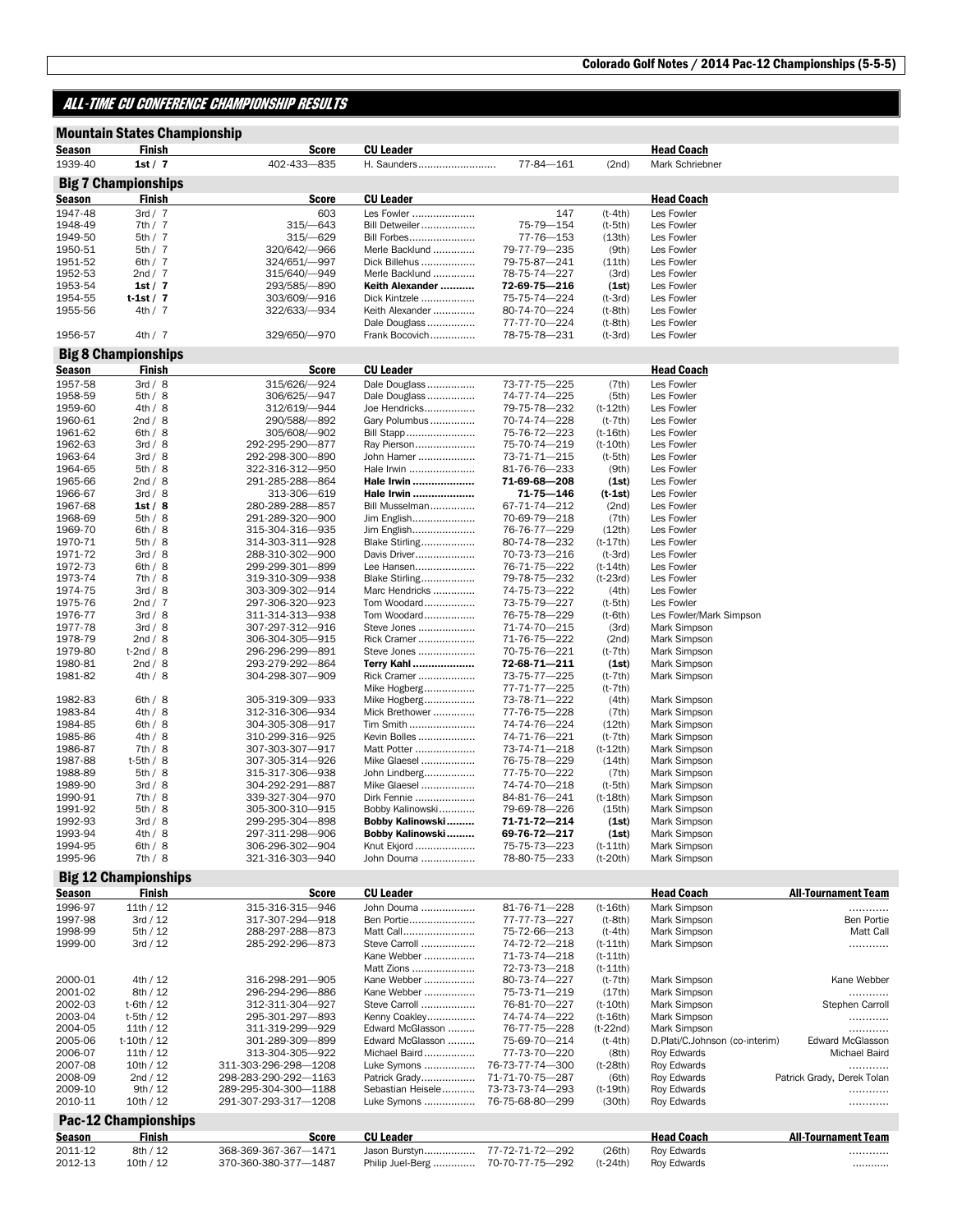#### Colorado Golf Notes / 2014 Pac-12 Championships (6-6-6)

#### CONFERENCE TEAM COMPARISONS

There are three men's collegiate golf rankings: one poll, conducted by the GCAA by head coaches, and two that are computer generated (*Golfweek*, GolfStat). With a consensus five top 20 and 10 top 83 teams competing, the Pac-12 Championships should again be the fiercest league meet in the collegiate circuit for 2013-14. This is the fifth year that a school's win-loss record plays a role in the selection criteria for the NCAA Regionals; Colorado's mark against fellow Division I teams entering the Pac-12 meet is 113-39-7, a 73.3 winning percentage; to qualify, teams must own a winning record or win their conference championship. The team won-loss records entering the Pac-12's (schedule strength in parenthesis) as well as a look at who ranks where in what:

|                       |     | <b>Division I Record</b> |              | <b>National Ranking</b> |                        |     |    |                                        |  |  |
|-----------------------|-----|--------------------------|--------------|-------------------------|------------------------|-----|----|----------------------------------------|--|--|
| School (SOS)          | W   |                          |              | Pct.                    | GolfWeek GolfStat GCAA |     |    | <b>Top Ranked Player</b>               |  |  |
| Arizona (42)          | 73  | 66                       | $\mathbf{2}$ | .525                    | 83                     | 86  |    | Erik Oja, Sr. <i>(GW-54, GS-28)</i>    |  |  |
| Arizona State (35)    | 116 | 44                       | 4            | .720                    | 27                     | 25  | 27 | Jon Rahm, Soph. (GW-14, GS-18)         |  |  |
|                       |     | - 17                     |              | .880                    | 5                      | 4   | 3  | Brandon Hagy, Sr. (GW-6, GS-8)         |  |  |
|                       |     | 39                       | 7            | .733                    | 57                     | 53  |    | Jeremy Paul, Fr. (GW-180, GS-129)      |  |  |
|                       |     | 47                       | 6            | .693                    | 43                     | 40  |    | Thomas Lim, Fr. (GW-124, GS-111)       |  |  |
|                       |     | 58                       | 0            | .646                    | 62                     | 66  |    | David Fink, Sr. (GW-160, GS-115)       |  |  |
|                       |     | - 18                     | 5            | .832                    | 20                     | 20  | 6  | Patrick Rodgers, Jr. (GW-3, GS-1)      |  |  |
| UCLA (11)             | 98  | 34                       | 6            | .732                    | 6                      | 3   | 16 | Jonathan Garrick, Soph. (GW-31, GS-24) |  |  |
|                       |     | 37                       | 6            | .722                    | 17                     | 17  | 20 | Rico Hoey, Fr. (GW-13, GS-10)          |  |  |
| Utah (128)            | 52  | 97                       | 0            | .349                    | 168                    | 166 |    | Jonathan Thomas, Soph (GW-390, GS-NR)  |  |  |
|                       |     | 21                       | $\mathbf{0}$ | .833                    | 11                     | 10  | 17 | Trevor Simsby, Sr. (GW-48, GS-27)      |  |  |
| Washington State (85) | 73  | 69                       | 4            | .514                    | 104                    | 95  |    | Blake Snyder, Sr. (GW-334)             |  |  |

(*Golfweek* rankings as of April 21; GolfStat rankings as of April 23; GCAA/NIKE Coaches poll as of April 21)

#### 14 FROSH COMPETING IN TITLE MEET

There are 14 freshmen competing in this year's Pac-12 Championship meet, with Colorado and Stanford leading the way with three each; three of the frosh lead their team in stroke average:

PAC-12 CHAMPIONSHIP FRESHMEN (\*-denotes team leader)

| Name, School                    | Rd | <b>Strokes</b> | Avg.  | L0 |
|---------------------------------|----|----------------|-------|----|
| *Rico Hoey, Southern California | 32 | 2.259          | 70.59 | 65 |
| Corey Pereira, Washington       | 30 | 2.126          | 70.87 | 67 |
|                                 | 33 | 2.357          | 7142  | 64 |
| Maverick McNealy, Stanford      | 18 | 1.291          | 71 72 | 65 |
| Blake Cannon, Arizona State     | 18 | 1.293          | 71.83 | 66 |
| *Jeremy Paul, Colorado          | 30 | 2.161          | 72.03 | 65 |
| Nicolo Galletti, Arizona State  | 24 | 1.739          | 7246  | 67 |

| Name, School                   | Rd | <b>Strokes</b> | Avg.  | Lo. |
|--------------------------------|----|----------------|-------|-----|
| Viraat Badhwar, Stanford       | 18 | 1.305          | 72.50 | 67  |
| Yannik Paul, Colorado          | 27 | 1.961          | 72.63 | 66  |
| Kevin Murphy, Oregon State     | 33 | 2.397          | 7264  | 68  |
|                                | 24 | 1.746          | 72 76 | 65  |
| Brandon Baumgarten, Oregon     | 17 | 1.259          | 74.06 | 70  |
| Ethan Freeman, Colorado        | 12 | 899            | 74.92 | 65  |
| Nick Mandell, Washington State | 9  | 681            | 7567  | 69  |

#### 2013 PAC-12 CHAMPIONSHIP RECAP

A quick look at the team standings in 2013 and the top individuals held at Los Angeles Country Club:

#### Top Individuals

|  | 1. Max Homa, California  61-70-71-69-271      |  |
|--|-----------------------------------------------|--|
|  |                                               |  |
|  | 2. Michael Weaver, California 65-69-74-68-276 |  |
|  |                                               |  |

T3. Anton Arboleda, UCLA ............................. 69-69-70-70—278

| 7. Southern California 368-368-374-370-1480 |  |
|---------------------------------------------|--|
|                                             |  |
|                                             |  |
|                                             |  |
|                                             |  |
| 11. Washington State 376-379-361-382-1498   |  |
|                                             |  |

| T3. Chris Williams, Washington  68-68-72-70-278         |          |  |
|---------------------------------------------------------|----------|--|
| T5. Jonathan Garrick, UCLA 68-68-71-72-279              |          |  |
| $\tau$ $\tau$ $\sim$ $\tau$ $\sim$ $\tau$ $\sim$ $\tau$ | 0.707100 |  |

T5. Trevor Simsby, Washington ..................... 68-72-71-68—279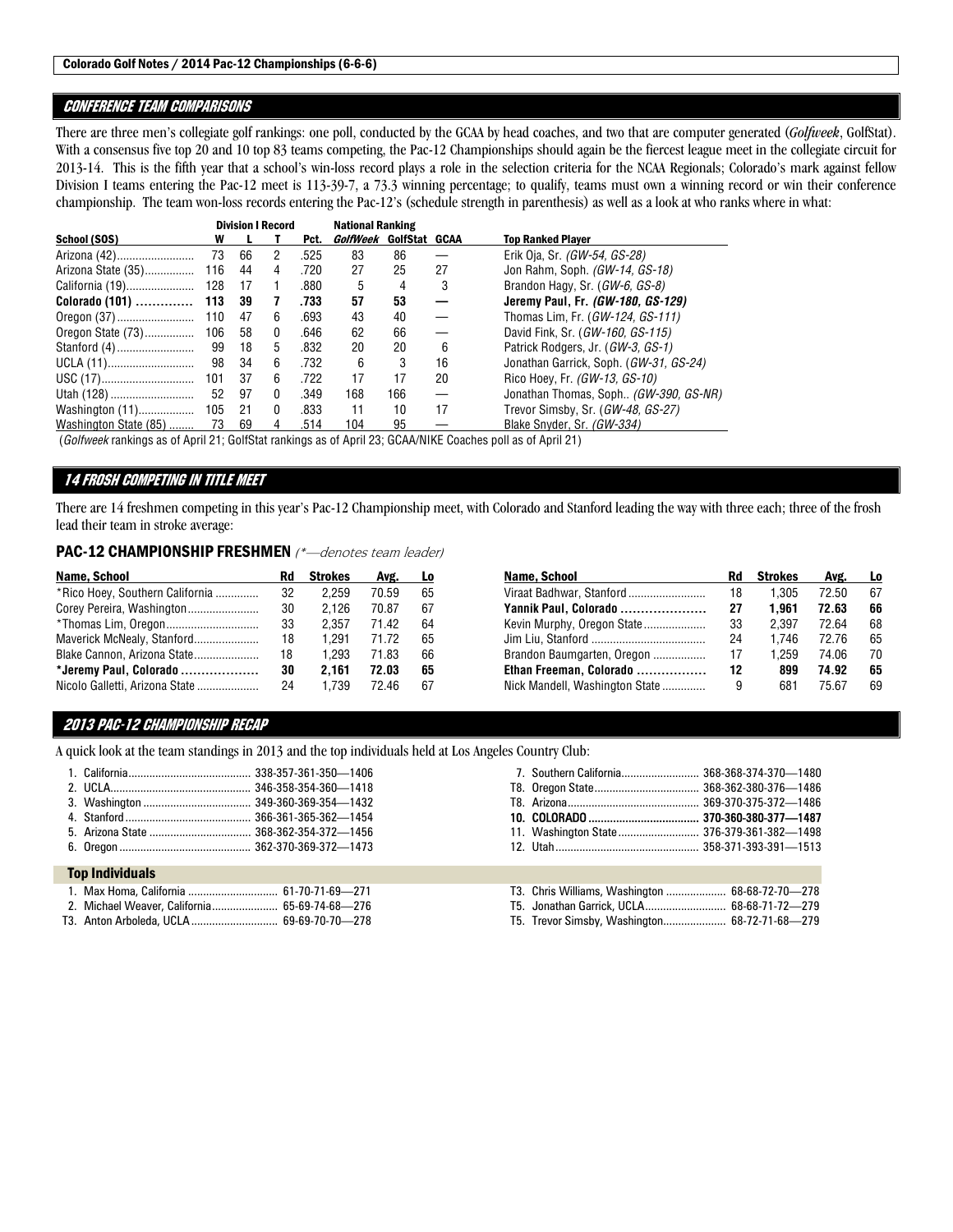# 2013-14 COLORADO GOLF / Statistics & Results*(as of April 24 a.m.)*

|                                         |                                   |           |               |            |     |                                                     |     |     |                                 | <b>Spring---------------------------</b> |      |       |                          |        |    | <b>Fall--------------------------------</b> |                                                   |                   |         |  |  |  |  |
|-----------------------------------------|-----------------------------------|-----------|---------------|------------|-----|-----------------------------------------------------|-----|-----|---------------------------------|------------------------------------------|------|-------|--------------------------|--------|----|---------------------------------------------|---------------------------------------------------|-------------------|---------|--|--|--|--|
| <b>Player</b>                           | Rd Strokes Average SCIRP--Average |           |               |            | L0  | .Hi                                                 | L54 |     | <b>Rd Strokes Average SCIRP</b> |                                          |      |       | <b>RdStrokes Average</b> |        |    | <b>SCIRP</b>                                | <b>Best</b>                                       |                   |         |  |  |  |  |
| JEREMY PAUL                             | 30                                | 2161      | 72.03         | $\ddot{}$  | 10  | $+0.33$                                             | 65  | -80 | 207                             | 15                                       | 1067 | 71.13 | $\overline{\phantom{a}}$ | 4      | 15 | 1094                                        | 72.93                                             | + 14              | t-1st   |  |  |  |  |
| YANNIK PAUL                             | 27                                | 1961      | 72.63         | $\ddot{+}$ | 26. | $+0.96$                                             | 66  | 79  | 207                             | 15                                       | 1091 | 72.73 |                          | $+20$  | 12 | 870                                         | 72.50                                             | + 6               | t-2nd   |  |  |  |  |
| PHILIP JUFL-BERG.                       | 30                                | 2184      | 72.80         | $+$        | 33  | $+1.10$                                             | 68  | 80  | 207                             | 15                                       | 1082 | 72.13 |                          | $+$ 11 | 15 | 1102                                        | 73.47                                             | + 22              | 4th     |  |  |  |  |
| DAVID ORAEE                             | 30                                | 2190      | 73.00         | $+$        | 39  | $+1.30$                                             | 66  | 80  | 205                             | 15                                       | 1082 | 72.13 |                          | $+$ 11 | 15 | 1108                                        | 73.87                                             | + 28              | t-2nd   |  |  |  |  |
| DREW TRUJILLO                           | 15                                | 1118      | 74.53         | $+$        | 38  | $+2.53$                                             | 69  | 83  | 215                             | 3                                        | 216  | 72.00 |                          | F.     | 12 | 902                                         | 75.17                                             | + 38              | t-16th  |  |  |  |  |
| ETHAN FREEMAN                           | 12                                | 899       | 74.92         | $\ddot{}$  | 41  | $+3.42$                                             | 65  | 87  | 208                             | 3                                        | 208  | 69.33 | $\sim$                   | 2      | 9  | 691                                         | 76.78                                             | + 43              | t-10th  |  |  |  |  |
| JOHNNY HAYES                            | 12.                               | 899       | 74.92         | $+$        | 35  | $+2.92$                                             | 70  | -81 | 219                             | 3                                        | 229  | 76.33 |                          | $+13$  | 9  | 670                                         | 74 44                                             | $+22$             | t-11th  |  |  |  |  |
| ANDREW BONNER                           | 19                                | 1424      | 74.95         | $\ddot{}$  | 61  | $+3.21$                                             | 68  | 83  | 217                             | 13                                       | 958  | 73.69 |                          | $+ 27$ | 6. | 466                                         | 77.67                                             | $+34$             | t-27th  |  |  |  |  |
| KRAIG McLEOD                            | 6                                 | 451       | 75.17         | $\ddot{}$  | 19  | $+3.17$                                             | 70  | 82  | 223                             | 3                                        | 228  | 76.00 |                          | $+12$  | 3  | 223                                         | 74.33                                             | $+$ $\frac{1}{2}$ | t-17th  |  |  |  |  |
| <b>TEAM TOTALS</b>                      |                                   | 181 13287 | $73.41 + 302$ |            |     | +1.67                                               | 65  | 87  | 205                             | 85                                       | 6161 | 72.48 |                          | + 88   | 96 | 7126                                        | 74.23                                             | $+214$            | $1-1st$ |  |  |  |  |
| (SCIRP—Stroke Count In Relation To Par) |                                   |           |               |            |     | <b>Fourth Man Scoring Average (30/2241):</b> $74.7$ |     |     |                                 |                                          |      |       |                          |        |    |                                             | $F$ ifth.Man/Non.Scorer Average (28/2169): $77.5$ |                   |         |  |  |  |  |

(SCIRP—Stroke Count In Relation To Par) **Fourth-Man Scoring Average (30/2241):** 74.7 **Fifth-Man/Non-Scorer Average (28/2169):** 77.5

Wins (1)—J. Paul 1. Top 5 Finishes (5)— Y. Paul 2, Juel-Berg 1, Oraee 1, J. Paul 1. Top 10 Finishes (14)— J. Paul 4, Juel-Berg 3, Oraee 3, Freeman 2, Y. Paul 2. Top 20 Finishes (24)— J.Paul 6, Y.Paul 5, Juel-Berg 4, Oraee 4, Freeman 2, Hayes 1, McLeod 1, Trujillo 1.

Rounds In The 60s (24)- J. Paul 7, Juel-Berg 5, Oraee 4, Y. Paul 4, Freeman 2, Bonner 1, Trujillo 1.

Subpar Rounds (62)— J. Paul 16, Juel-Berg 11, Oraee 11, Y. Paul 9, Bonner 4, Freeman 3, Trujillo 3, Hayes 2, McLeod 2.

Even-Par Rounds (14)— Juel-Berg 5, Trujillo 4, Y.Paul 3, Oraee 1, J.Paul 1.

Rounds Counting Toward Team Scoring (125/148, 84.5%)— J.Paul .933 (28/30), Juel-Berg .900 (27/30), Oraee .900 (27/30), Y.Paul .833 (20/24), Bonner .737 (14/19), Trujillo .667 (6/9), Freeman .500 (3/6). *Does not include 33 individual rounds (Hayes 12, Freeman 6, McLeod 6, Trujillo 6, Y.Paul 3.* 

### TEAM RESULTS/SCHEDULE (Season W-L-T Record vs. Division I: 113-39-7)

| <b>Date</b>  | <b>Tournament (Site)</b>                                                 | <b>Team Finish (Scores)</b>         | Top Individual (Score/place)                                       | Yds Par            |
|--------------|--------------------------------------------------------------------------|-------------------------------------|--------------------------------------------------------------------|--------------------|
| $S_8 - 9$    | AFA Gene Miranda Falcon Invitational (USAFA, Colo.)                      | $t-3rd/15$<br>$(292 290 285 - 867)$ | E. Freeman 215 (t-10th) 7,370 72                                   |                    |
| $S$ 23-24    | CU MARK SIMPSON INVITATIONAL (Erie, Colo.)                               | $(299 290 293 - 882)$<br>$t-1st/15$ | P. Juel-Berg 216                                                   | $(4th)$ 7,771 72   |
| $S$ 27-28    | New Mexico Tucker Invitational (Albuquerque, N.M.)                       | $t-12th/17$<br>$(313303311 - 927)$  | D. Oraee  224 (t-20th) 7,562 72                                    |                    |
| $014-15$     | Alister Mackenzie Invitational (Sonoma, Calif.)                          | $t$ -6th/16<br>$(288282284 - 854)$  |                                                                    |                    |
| 0 25-26      | UTEP Give 'Em 5 Invitational (El Paso, Texas)                            | 2nd/15<br>$(275284288 - 847)$       |                                                                    |                    |
| F<br>$6 - 8$ | Hawai'i-Hilo Amer Ari Invitational (Waikoloa, Hawai'i)                   | $(287281278 - 846)$<br>13th/20      |                                                                    |                    |
| F<br>18      | CU-Wyoming Duel-in-the-Desert (Palm Desert, Calif.) W 26½-9½             | ()]                                 |                                                                    | 7,305 72           |
| F 21-23      | Wyoming Desert Intercollegiate (Palm Desert, Calif.)                     | 2nd/23<br>$(272284284 - 840)$       |                                                                    |                    |
| M 9-11       | Bandon Dunes Championship (Bandon, Ore.)                                 | $t-4th/15$<br>$(286296291 - 873)$   | Y. Paul 219 (t-15th) 6,603 71                                      |                    |
| M 24-25      | Oregon Duck Invitational (Eugene, Ore.)                                  | 4th/16<br>$(294301297 - 892)$       |                                                                    | $(t-1st)$ 7,165 72 |
| A 7-8        | Wyoming Cowboy Classic (Scottsdale, Ariz.)                               | $(271290277 - 838)$<br>t-2nd/21     | D. Oraee  205 (t-2nd) 7,133 70                                     |                    |
| 20<br>A      | Texas A & M (dual; Hutchinson, Kan.)                                     | $2 - 3$<br>()]                      |                                                                    |                    |
| A 25-27      | Pac-12 Conference Championships (Tucson, Ariz.)                          |                                     |                                                                    |                    |
| M15-17       | NCAA Regionals (six different sites)                                     |                                     |                                                                    |                    |
| M23-28       | NCAA Championship Finals (Hutchinson, Kan.)                              |                                     |                                                                    |                    |
|              |                                                                          | <b>BEST TEAM ROUNDS</b>             |                                                                    |                    |
|              | 272 (-16), Wyoming Desert Intercollegiate (1st round)                    |                                     | 284 (-4), UTEP Give 'Em Five Invitational (2nd round)              |                    |
|              | 275 (-13), UTEP Give 'Em Five Invitational (1st round)                   |                                     | 284 (-4), Wyoming Desert Intercollegiate (2nd round)               |                    |
|              | 278 (-10), Hawai'i-Hilo Amer Ari Invitational (3rd round)                |                                     | 284 (-4), Wyoming Desert Intercollegiate (3rd round)               |                    |
|              | 271 (- 9), Wyoming Cowboy Classic (1st round)                            |                                     | 277 (- 3), Wyoming Cowboy Classic (3rd round)                      |                    |
|              | 281 (-7), Hawai'i-Hilo Amer Ari Invitational (2nd round)                 |                                     | 285 (- 3), AFA Miranda Invitational (3rd round)                    |                    |
|              | 282 (- 6), Alister Mackenzie Invitational (2nd round)                    |                                     | 287 (- 1), Hawai'i-Hilo Amer Ari Invitational (1st round)          |                    |
|              | 284 (-4), Alister Mackenzie Invitational (2nd round)                     | 288 (E), on two occasions           |                                                                    |                    |
|              |                                                                          | <b>BEST INDIVIDUAL ROUNDS</b>       |                                                                    |                    |
|              | 65 (-7), Jeremy Paul, UTEP Give 'Em Five Invitational (1st round)        |                                     | 68 (-4), Jeremy Paul, UHH Amer Ari Invitational (2nd round)        |                    |
|              | 65 (-5), Ethan Freeman, Wyoming Cowboy Classic (1st round)               |                                     | 68 (-4), Philip Juel-Berg, UHH Amer Ari Invitational (3rd round)   |                    |
|              | 66 (-6), Yannik Paul, UTEP Give 'Em Five Invitational (1st round)        |                                     | 68 (-4), Andrew Bonner, Wyoming Desert Intercollegiate (1st round) |                    |
|              | 66 (-6), Yannik Paul, Wyoming Desert Intercollegiate (1st round)         |                                     | 68 (-4), David Oraee, Wyoming Desert Intercollegiate (1st round)   |                    |
|              | 66 (-4), David Oraee, Wyoming Cowboy Classic (1st round)                 |                                     | 68 (-2), Philip Juel-Berg, Wyoming Cowboy Classic (1st round)      |                    |
|              | 67 (-5), Jeremy Paul, Alister Mackenzie Invitational (2nd round)         |                                     | 68 (-2), David Oraee, Wyoming Cowboy Classic (3rd round)           |                    |
|              | 67 (-5), Jeremy Paul, Oregon Duck Invitational (2nd round)               | 69 (-3), on eight occasions         |                                                                    |                    |
|              | 67 (-3), Jeremy Paul, Wyoming Cowboy Classic (1st round)                 |                                     | (Juel-Berg 2, Y. Paul 2, Freeman, Oraee, J. Paul, Trujillo)        |                    |
|              | 67 (-3), Yannik Paul, Wyoming Cowboy Classic (3rd round)                 |                                     |                                                                    |                    |
|              | Low 36: 137 (-7; 69-68), Jeremy Paul, Hawai'i-Hilo Amer Ari Invitational |                                     | Low 54: 207 (-9; 66-72-69), Yannik Paul, UTEP Invitational         |                    |

- 137 (-5, by three players, Wyoming Cowboy Classic) 207 (-9; 69-68-70), Jeremy Paul, UHH Amer Ari Invitational
	- 205 (-5; 66-71-68), David Oraee, Wyoming Cowboy Classic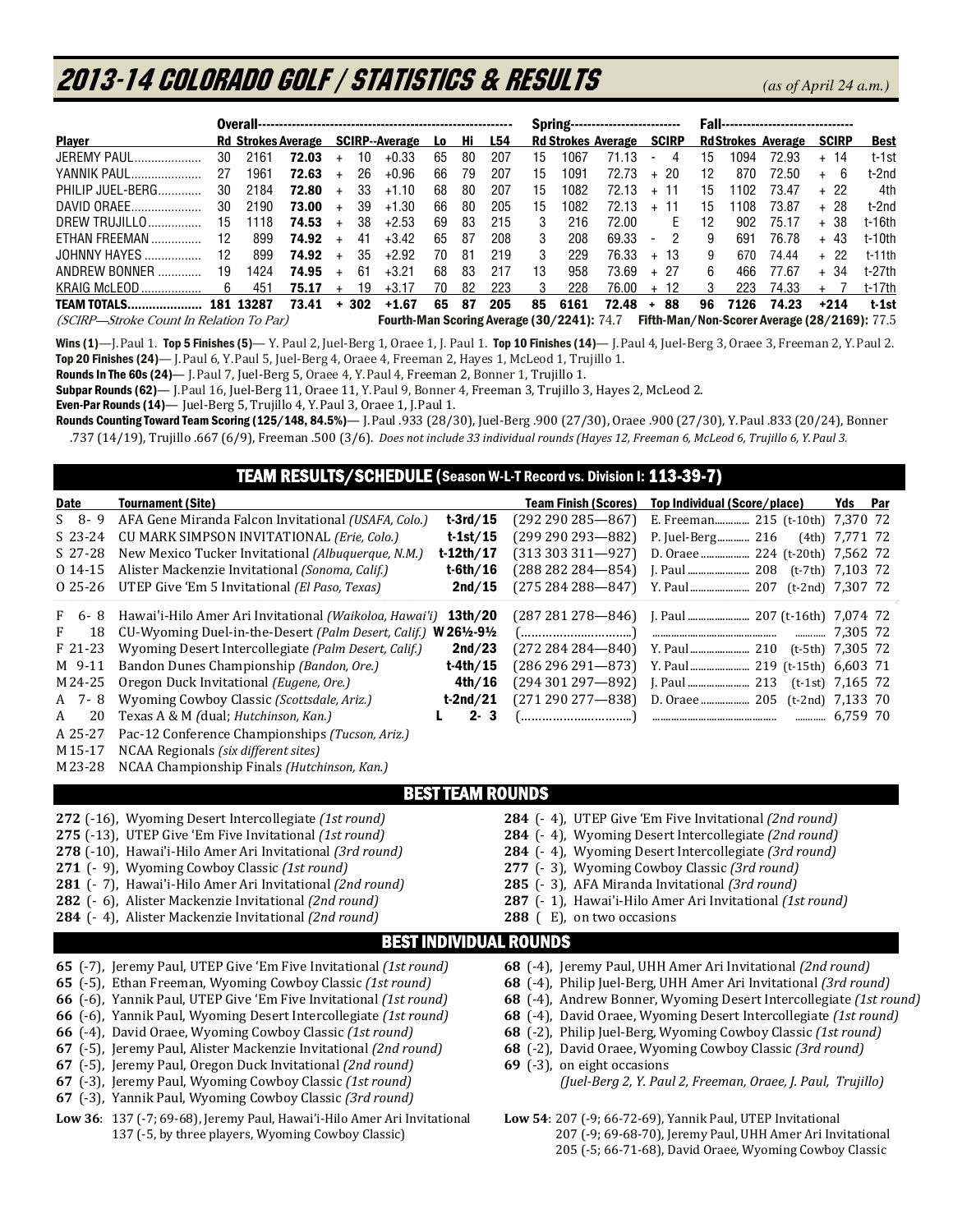# 2013-14 COLORADO GOLF / STATISTICS (2) *(as of April 24 a.m.)*

#### MISCELLANEOUS STATISTICS

|                      |               |              |                  |          |                |      |     |                       |                |              | Subpar      | Par/SP |      | <b>Jumbo---------</b> |
|----------------------|---------------|--------------|------------------|----------|----------------|------|-----|-----------------------|----------------|--------------|-------------|--------|------|-----------------------|
| <b>Player</b>        | <b>Rounds</b> | <b>Holes</b> | <b>SCIRP</b>     | Eagles   | <b>Birdies</b> | Pars |     | <b>Bogevs Doubles</b> | Triples        | <b>Other</b> | Pct.        | Pct.   | Pts. | Pct.                  |
| <b>ANDREW BONNER</b> | 19            | 342          | -61<br>$+$       |          | 54             | 194  | 75  | 13                    | 4              | 1            | <b>16.1</b> | 72.8   | 24   | 1.263                 |
| ETHAN FREEMAN        | 12            | 216          | 41<br>÷.         | 0        | 30             | 129  | 45  | 10                    | 2              | 0            | 13.9        | 73.6   | 14   | 1.177                 |
| <b>JOHNNY HAYES</b>  | 12            | 216          | $+35$            | $\bf{0}$ | 25             | 142  | 40  | 8                     | $\bf{0}$       | 1            | 11.6        | 77.3   | 11   | 0.917                 |
| PHILIP JUEL-BERG     | 30            | 540          | -33<br>$+$       | 2        | 97             | 328  | 94  | 17                    | 2              | 0            | 18.3        | 79.1   | 21   | 0.700                 |
| <b>KRAIG MCLEOD</b>  | 6             | 108          | $+ 19$           | $\bf{0}$ | 11             | 72   | 22  |                       | $\overline{2}$ | 0            | 10.2        | 76.7   |      | 5 0.833               |
| DAVID ORAEE          | 30            | 540          | 39<br>$+$        |          | 84             | 343  | 99  | 13                    | 0              | 0            | 15.7        | 79.3   | 13   | 0.433                 |
| <b>IEREMY PAUL</b>   | 30            | 540          | <b>10</b><br>$+$ | 5.       | 100            | 331  | 89  | 14                    |                | $\bf{0}$     | 19.4        | 80.7   |      | 16 0.533              |
| YANNIK PAUL          | 27            | 486          | 26<br>÷.         | 3        | 92             | 284  | 93  | 12                    |                | 1            | 19.5        | 78.0   | 17   | 0.630                 |
| DREW TRUILLO         | 15            | 270          | -38<br>$+$       |          | 39             | 167  | 52  |                       |                |              | 14.8        | 76.7   | 16   | 1.067                 |
| <b>TEAM TOTALS</b>   | 181           | 3258         | + 302            | 13       | 532            | 1990 | 609 | 95                    | 15             |              | 16.7        | 77.8   | 137  | 0.757                 |

*No albatrosses/double eagles. Other/Season: Quadruples (4)—Bonner, Hayes, Y. Paul, Trujillo. Jumbo (coaches stat: number of shots double bogey or worse, average per round; double assigned value of 1 point, a triple 2, quadruple 3, etc.).* 

### SUPERLATIVES

| Most Eagles, Round—1, on 13 occasions                                                                                            |
|----------------------------------------------------------------------------------------------------------------------------------|
| Most Eagles, Tournament - 1, on 13 occasions ( <i>J. Paul 5, Y. Paul 3, Juel-Berg 2, Bonner, Oraee, Trujillo</i> )               |
| <b>Most Birdies, Round</b> —10, Jeremy Paul, UTEP Give 'Em Five Invitational (1st round)                                         |
| 7, on three occasions (Freeman, J. Paul, Y. Paul)                                                                                |
| Most Birdies, Tournament-17, Jeremy Paul, UTEP Give 'Em Five Invitational                                                        |
| 14, Yannik Paul, Air Force Miranda Invitational                                                                                  |
| 14, Yannik Paul, UTEP Give 'Em Five Invitational                                                                                 |
| <b>Most Pars, Round</b> —16, Yannik Paul, Hawai'i Hilo Amer Ari Invitational (3rd round)                                         |
| 16, Philip Juel-Berg, Bandon Dunes Championship (2rd round)                                                                      |
| 15, Andrew Bonner, Hawai'i Hilo Amer Ari Invitational (3rd round)                                                                |
| 14, on 18 occasions (J. Paul 5, Juel-Berg 4, Hayes 2, Freeman 2, Oraee 2, McLeod 1, Y. Paul 1, Trujillo 1)                       |
| Most Pars, Tournament-40, Jeremy Paul, Wyoming Desert Intercollegiate                                                            |
| 39, Johnny Hayes, Hawai'i Hilo Amer Ari Invitational                                                                             |
| 39, Philip Juel-Berg, Hawai'i Hilo Amer Ari Invitational                                                                         |
| 39, David Oraee, Wyoming Desert Intercollegiate tational                                                                         |
| <b>Fewest Holes Worse Than Par, Round</b> - 0, Yannik Paul, Hawai'i Hilo Amer Ari Invitational                                   |
| 1, on 20 occasions ( <i>J. Paul 8, Juel-Berg 4, Oraee 3, Y. Paul 3, Freeman 1, McLeod 1</i> )                                    |
| Fewest Holes Worse Than Par, Tournament- 5, Jeremy Paul (three times: Alister Mackenzie, Amer Ari, Wyoming Desert)               |
| 5, Philip Juel-Berg, Hawai'i Hilo Amer Ari Invitational                                                                          |
| 5, David Oraee, Wyoming Desert Intercollegiate                                                                                   |
| Fewest Holes Worse Than Bogey, Round - 0, on 100 occasions (Oraee 20, J. Paul 17, Juel-Berg 17, Y. Paul 15, Bonner 9, Freeman 7, |
| Trujillo 7, Hayes 5, McLeod 3)                                                                                                   |
| Fewest Holes Worse Than Bogey, Tournament-0, on 13 occasions (Oraee 4, J. Paul 3, Freeman 2, Juel-Berg 2, Y. Paul, Trujillo)     |

### HONORS/RANKINGS

Team National Rankings: No. 57 (Golfweek, April 21), No. 53 (GolfStat, April 23), NR (GCAA/Nike Coaches, April 21). Player Rankings (GW/GS): Jeremy Paul (180/129), Philip Juel-Berg (309/---), Yannik Paul (344/---), David Oraee (347/---), Andrew Bonner (667/---), Drew Trujillo (842/---), Ethan Freeman (NR/---), Johnny Hayes (NR/---), Kraig McLeod (NR (NR/---). CU Athlete-of-the-Week (3): Jeremy Paul (Oct. 14-20, Mar. 24-30); Yannik Paul (Oct. 21-27).

### CAREER STATISTICS

|                      |        |        |                |         | Low High |    | Low | Low | Low      |                |      |     |    |    | *Top----------------------------- |    |       |     |             |
|----------------------|--------|--------|----------------|---------|----------|----|-----|-----|----------|----------------|------|-----|----|----|-----------------------------------|----|-------|-----|-------------|
| <b>Player</b>        | Events | Rounds | <b>Strokes</b> | Average | 18       | 18 | 36  | 54  | 72       | <b>RCTS</b>    | Pct. | 60s | SP | EP | Wins                              | 5. | 10 20 |     | <b>Best</b> |
| ANDREW BONNER        |        | 9      | 1424           | 74.95   | 68       | 83 | 39  | 217 |          | 14/ 19         | 73.7 |     | 4  |    |                                   |    |       |     | t-27th      |
| ETHAN FREEMAN        |        | 12     | 899            | 74.92   | 65       | 87 | 137 | 208 | $\cdot$  | 3/<br>-6       | 50.0 |     |    |    |                                   |    |       |     | $t-10th$    |
| <b>JOHNNY HAYES.</b> | 10     | 30     | 2266           | 75.53   | 67       | 85 | 38  | 211 | 295      | 5/<br>-9       | 55.6 | 2   | b  |    | 0.                                |    |       |     | 9th         |
| PHILIP JUEL-BERG     | 24     |        | 5216           | 73.46   | 68       | 80 | 137 | 207 | 292      | 60/69          | 87.0 | 8   | 18 | 15 |                                   |    | ĥ     | 8   | 4th         |
| <b>KRAIG McLEOD</b>  |        | ĸ      | 451            | 75.17   | 70       | 82 | 151 | 223 | $\cdots$ | 0/<br>$\Omega$ | 0.0  | 0   |    |    | 0                                 |    |       |     | t-17th      |
| DAVID ORAEE          | 35     | 105    | 7761           | 73.91   | 66       | 85 | 36  | 205 | 293      | 84/100         | 84.0 | 13  | 26 |    |                                   |    |       | 9   | t-2nd       |
| JEREMY PAUL          | 10     | 30     | 2161           | 72.03   | 65       | 80 | 136 | 207 | $\cdots$ | 28/30          | 93.3 | 6.  |    |    |                                   |    |       | b   | t-1st       |
| YANNIK PAUL<br>      |        | 27     | 1961           | 72.63   | 66       | 79 | 138 | 207 | $\cdots$ | 20/24          | 83.3 | 5   | g  |    |                                   |    |       | 'n. | t-2nd       |
| <b>ROSS THORNTON</b> |        |        | 619            | 77.38   | 74       | 82 | 151 | 236 | $\cdots$ | 0/             | 0.0  |     |    |    | 0                                 |    |       | 0   | $t-59th$    |
| DREW TRUJILLO.       | 14     | 41     | 3090           | 75.37   | 69       | 86 | 43  | 215 | 308      | 15/22          | 68.2 |     | h  |    |                                   |    |       |     | $t-11th$    |

KEY: RCTS—rounds counted toward team scoring; 60s—rounds in the 60s; SP—subpar rounds; EP—even par rounds; \*—major tournaments; statistics while at CU only.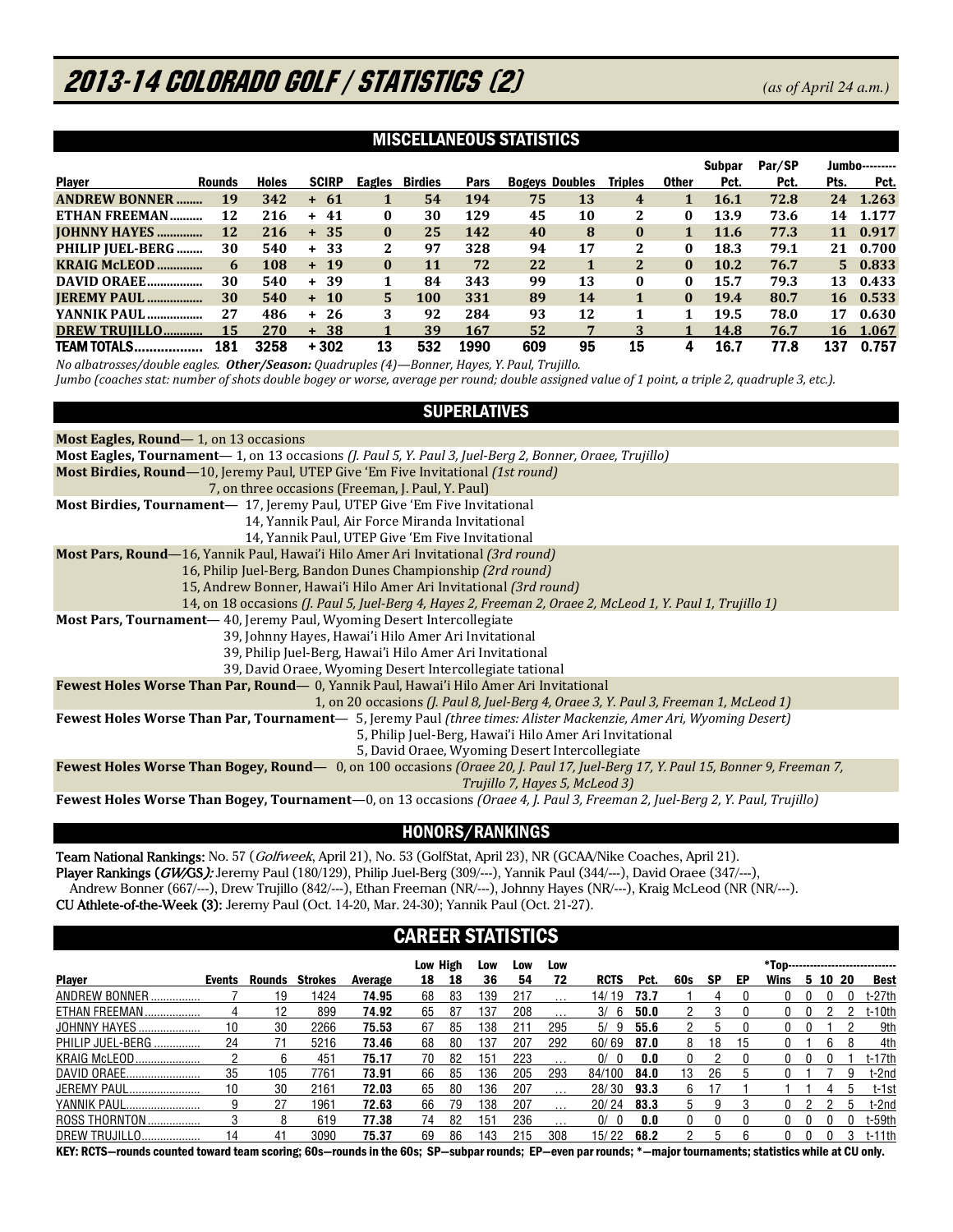# 2013-14 COLORADO GOLF / Individual Player Charts *(as of April 24 a.m.)*

| <b>Andrew Bonner</b>                                                                                                                                                                                                                                             |                                                                                                                 |                                                                                                                                                                                                           |  |
|------------------------------------------------------------------------------------------------------------------------------------------------------------------------------------------------------------------------------------------------------------------|-----------------------------------------------------------------------------------------------------------------|-----------------------------------------------------------------------------------------------------------------------------------------------------------------------------------------------------------|--|
| CU-Simpson Invitational<br>UNM Tucker Invitational<br>Hawai'i-Hilo Amer Ari Invitational<br>Wyoming Desert Intercollegiate<br>Bandon Dunes Championship<br>Oregon Duck Invitational<br>Wyoming Cowboy Classic<br>Round-By-Round Averages<br><b>Ethan Freeman</b> | 77-75-75-227<br>81-75-83-239<br>73-71-75-219<br>68-71-78-217<br>73-76-73-222<br>70-81-78-229<br>513(7)<br>73.29 | 11<br>t36th<br>$+$<br>23<br>$+$<br>t82nd<br>3<br>t84th<br>$\ddot{}$<br>1<br>t42nd<br>$\ddot{}$<br>9<br>t27th<br>$\ddot{}$<br>$+13$<br>t51st<br>t114th<br>$71 - WD$<br>449 (6)<br>462(6)<br>74.83<br>77.00 |  |
| *AFA Miranda Invitational                                                                                                                                                                                                                                        | 73-73-69-215                                                                                                    | 1<br>$\omega$<br>t10th                                                                                                                                                                                    |  |
| CU-Simpson Invitational                                                                                                                                                                                                                                          | 77-71-77-225                                                                                                    | 9<br>t27th<br>$+$                                                                                                                                                                                         |  |
| UNM Tucker Invitational                                                                                                                                                                                                                                          | 85-87-79-251                                                                                                    | $+35$<br>t99th                                                                                                                                                                                            |  |
| *Wyoming Cowboy Classic                                                                                                                                                                                                                                          | 65-72-71-208                                                                                                    | $\overline{2}$<br>$\overline{a}$<br>t10th                                                                                                                                                                 |  |
|                                                                                                                                                                                                                                                                  | 300(4)                                                                                                          | 303(4)<br>296(4)                                                                                                                                                                                          |  |
| Round-By-Round Averages                                                                                                                                                                                                                                          | 75.00                                                                                                           | 75.75<br>74.00                                                                                                                                                                                            |  |
| <b>Johnny Hayes</b>                                                                                                                                                                                                                                              |                                                                                                                 |                                                                                                                                                                                                           |  |
| *AFA Miranda Invitational                                                                                                                                                                                                                                        | 73-70-76-219                                                                                                    | 3<br>t <sub>25th</sub><br>$+$                                                                                                                                                                             |  |
| *CU-Simpson Invitational                                                                                                                                                                                                                                         | 75-71-74-220                                                                                                    | $+$<br>4<br>t11th                                                                                                                                                                                         |  |
| *UNM Tucker Invitational                                                                                                                                                                                                                                         | 77-81-73-231                                                                                                    | $+ 15$<br>t49th                                                                                                                                                                                           |  |
| *Hawai'i-Hilo Amer Ari Invitational                                                                                                                                                                                                                              | 75-75-79-229                                                                                                    | $\ddotmark$<br>13 t114th                                                                                                                                                                                  |  |
|                                                                                                                                                                                                                                                                  | 300(4)                                                                                                          | 297(4)<br>302(4)                                                                                                                                                                                          |  |
|                                                                                                                                                                                                                                                                  |                                                                                                                 |                                                                                                                                                                                                           |  |
| Round-By-Round Averages                                                                                                                                                                                                                                          | 75.00                                                                                                           | 74.25<br>75.50                                                                                                                                                                                            |  |
|                                                                                                                                                                                                                                                                  |                                                                                                                 |                                                                                                                                                                                                           |  |
| <b>Philip Juel-Berg</b>                                                                                                                                                                                                                                          |                                                                                                                 |                                                                                                                                                                                                           |  |
| AFA Miranda Invitational                                                                                                                                                                                                                                         | 80-70-73-223                                                                                                    | t45th<br>7<br>$\ddot{}$                                                                                                                                                                                   |  |
| CU-Simpson Invitational                                                                                                                                                                                                                                          | 73-71-72-216                                                                                                    | E<br>4th                                                                                                                                                                                                  |  |
| UNM Tucker Invitational                                                                                                                                                                                                                                          | 80-74-80-234                                                                                                    | t61st<br>+ 18                                                                                                                                                                                             |  |
| Alister Mackenzie Invitational                                                                                                                                                                                                                                   | 69-76-71-216                                                                                                    | E<br>t27th                                                                                                                                                                                                |  |
| UTEP Give 'Em Five Invitational                                                                                                                                                                                                                                  | 72-69-72-213                                                                                                    | 3<br>t13th<br>$\qquad \qquad \blacksquare$<br>$\overline{a}$                                                                                                                                              |  |
| Hawai'i-Hilo Amer Ari Invitational                                                                                                                                                                                                                               | 70-74-68-212                                                                                                    | 4<br>t42nd<br>4<br>÷,                                                                                                                                                                                     |  |
| Wyoming Desert Intercollegiate                                                                                                                                                                                                                                   | 70-71-71-212                                                                                                    | t10th<br>$\ddot{}$<br>9                                                                                                                                                                                   |  |
| Bandon Dunes Championship                                                                                                                                                                                                                                        | 72-73-77-222                                                                                                    | t27th                                                                                                                                                                                                     |  |
| Oregon Duck Invitational                                                                                                                                                                                                                                         | 73-78-78-229                                                                                                    | t51st<br>$+ 13$<br>$\overline{a}$                                                                                                                                                                         |  |
| Wyoming Cowboy Classic                                                                                                                                                                                                                                           | 68-69-70-207<br>727 (10) 725 (10)                                                                               | 3<br>t8th<br>732 (10)                                                                                                                                                                                     |  |
| Round-By-Round Averages                                                                                                                                                                                                                                          | 72.70                                                                                                           | 72.50<br>73.20                                                                                                                                                                                            |  |
|                                                                                                                                                                                                                                                                  |                                                                                                                 |                                                                                                                                                                                                           |  |
| <b>Kraig McLeod</b>                                                                                                                                                                                                                                              |                                                                                                                 |                                                                                                                                                                                                           |  |
| *CU-Simpson Invitational                                                                                                                                                                                                                                         | 82-70-71-223                                                                                                    | E<br>17th                                                                                                                                                                                                 |  |
| *Wyoming Desert Intercollegiate                                                                                                                                                                                                                                  | 75-76-77-228                                                                                                    | + 12 t100th                                                                                                                                                                                               |  |
| Round-By-Round Averages                                                                                                                                                                                                                                          | 157(2)<br>78.50                                                                                                 | 146(2)<br>148(2)<br>73.00<br>74.00                                                                                                                                                                        |  |

### David Oraee

| AFA Miranda Invitational<br>CU-Simpson Invitational<br>UNM Tucker Invitational<br>Alister Mackenzie Invitational<br>UTEP Give 'Em Five Invitational<br>Hawai'i-Hilo Amer Ari Invitational<br>Wyoming Desert Intercollegiate<br>Bandon Dunes Championship<br>Oregon Duck Invitational<br>Wyoming Cowboy Classic<br>Round-By-Round Averages | 76-75-70-221<br>75-73-71-219<br>73-75-76-224<br>75-79-71-225<br>72-70-77-219<br>75-69-70-214<br>68-71-73-212<br>80-75-72-227<br>75-78-71-224<br>66-71-68-205<br>735 (10)<br>73.50 | $\ddot{}$<br>$\ddot{}$<br>$\ddot{}$<br>$\ddot{}$<br>$\ddot{}$<br>4<br>14<br>$\ddot{}$<br>$\ddotmark$<br>$\blacksquare$<br>736 (10)<br>73.60                   | 5<br>t37th<br>3<br>t8th<br>8<br>t20th<br>9<br>t64th<br>3<br>t30th<br>2<br>t53rd<br>4<br>t <sub>10th</sub><br>t47th<br>t25th<br>8<br>5<br>t <sub>2nd</sub><br>719 (10)<br>71.90 |
|-------------------------------------------------------------------------------------------------------------------------------------------------------------------------------------------------------------------------------------------------------------------------------------------------------------------------------------------|-----------------------------------------------------------------------------------------------------------------------------------------------------------------------------------|---------------------------------------------------------------------------------------------------------------------------------------------------------------|--------------------------------------------------------------------------------------------------------------------------------------------------------------------------------|
| <b>Jeremy Paul</b>                                                                                                                                                                                                                                                                                                                        |                                                                                                                                                                                   |                                                                                                                                                               |                                                                                                                                                                                |
| AFA Miranda Invitational<br>CU-Simpson Invitational<br>UNM Tucker Invitational<br>Alister Mackenzie Invitational<br>UTEP Give 'Em Five Invitational<br>Hawai'i-Hilo Amer Ari Invitational<br>Wyoming Desert Intercollegiate<br>Bandon Dunes Championship<br>Oregon Duck Invitational<br>Wyoming Cowboy Classic<br>Round-By-Round Averages | 72-74-73-219<br>74-75-75-224<br>79-78-77-234<br>71-67-70-208<br>65-73-71-209<br>69-68-70-207<br>71-71-70-212<br>70-80-70-220<br>76-67-70-213<br>67-76-72-215<br>714 (10)<br>71.40 | $\ddot{}$<br>$\ddot{}$<br>$\ddot{}$<br>18<br>$\overline{a}$<br>$\overline{a}$<br>-<br>$\ddot{}$<br>$\overline{\phantom{a}}$<br>$\ddot{}$<br>729 (10)<br>72.90 | 3<br>t <sub>25th</sub><br>8<br>t <sub>20th</sub><br>t61st<br>t7th<br>8<br>7<br>t6th<br>9<br>t16th<br>4<br>t10th<br>7<br>t21st<br>3<br>t1st<br>t32nd<br>5<br>718 (10)<br>71.80  |
| <b>Yannik Paul</b>                                                                                                                                                                                                                                                                                                                        |                                                                                                                                                                                   |                                                                                                                                                               |                                                                                                                                                                                |
| AFA Miranda Invitational<br>*CU-Simpson Invitational<br>Alister Mackenzie Invitational<br>UTEP Give 'Em Five Invitational<br>Hawai'i-Hilo Amer Ari Invitational<br>Wyoming Desert Intercollegiate<br>Bandon Dunes Championship                                                                                                            | 75-71-71-217<br>79-74-73-226<br>78-69-73-220<br>66-72-69-207<br>75-73-70-218<br>66-74-70-210<br>71-72-76-219                                                                      | $\ddot{}$<br>10<br>$\ddot{}$<br>$\ddot{}$<br>ä,<br>$\ddot{}$<br>ä,<br>$\ddot{}$                                                                               | 1<br>t16th<br>t30th<br>t48th<br>4<br>9<br>t <sub>2nd</sub><br>2<br>t77th<br>6<br>t <sub>5th</sub><br>6<br>t15th                                                                |
| Oregon Duck Invitational<br>Wyoming Cowboy Classic                                                                                                                                                                                                                                                                                        | 77-78-78-233<br>70-74-67-211                                                                                                                                                      | $\ddot{}$<br>17<br>$\ddot{}$                                                                                                                                  | t66th<br>1<br>t15th                                                                                                                                                            |
| Round-By-Round Averages                                                                                                                                                                                                                                                                                                                   | 657 (9)<br>73.00                                                                                                                                                                  | 657(9)<br>73.00                                                                                                                                               | 647 (9)<br>71.89                                                                                                                                                               |
|                                                                                                                                                                                                                                                                                                                                           |                                                                                                                                                                                   |                                                                                                                                                               |                                                                                                                                                                                |
| <b>Drew Trujillo</b><br>AFA Miranda Invitational<br>*CU-Simpson Invitational<br>Alister Mackenzie Invitational<br>UTEP Give 'Em Five Invitational<br>*Wyoming Desert Intercollegiate                                                                                                                                                      | 69-77-71-217<br>83-77-78-238<br>73-70-72-215<br>80-76-76-232<br>72-72-72-216                                                                                                      | $\ddagger$<br>$+22$<br>ä,<br>$+ 16$                                                                                                                           | t16th<br>1<br>78th<br>1<br>t22nd<br>t79th<br>E<br>t36th                                                                                                                        |
| Round-By-Round Averages                                                                                                                                                                                                                                                                                                                   | 377(5)<br>75.40                                                                                                                                                                   | 372(5)<br>74.40                                                                                                                                               | 369(5)<br>73.80                                                                                                                                                                |
|                                                                                                                                                                                                                                                                                                                                           |                                                                                                                                                                                   |                                                                                                                                                               |                                                                                                                                                                                |
| <b>Team</b><br>2877 (10)                                                                                                                                                                                                                                                                                                                  | 2901 (10)                                                                                                                                                                         | 2888 (10)                                                                                                                                                     | (8666)                                                                                                                                                                         |

\*—competed as an individual.

Computing Round-By-Round Averages: First - Middle (Second/Third) - Final (Third/Fourth, or if known that second round is final round).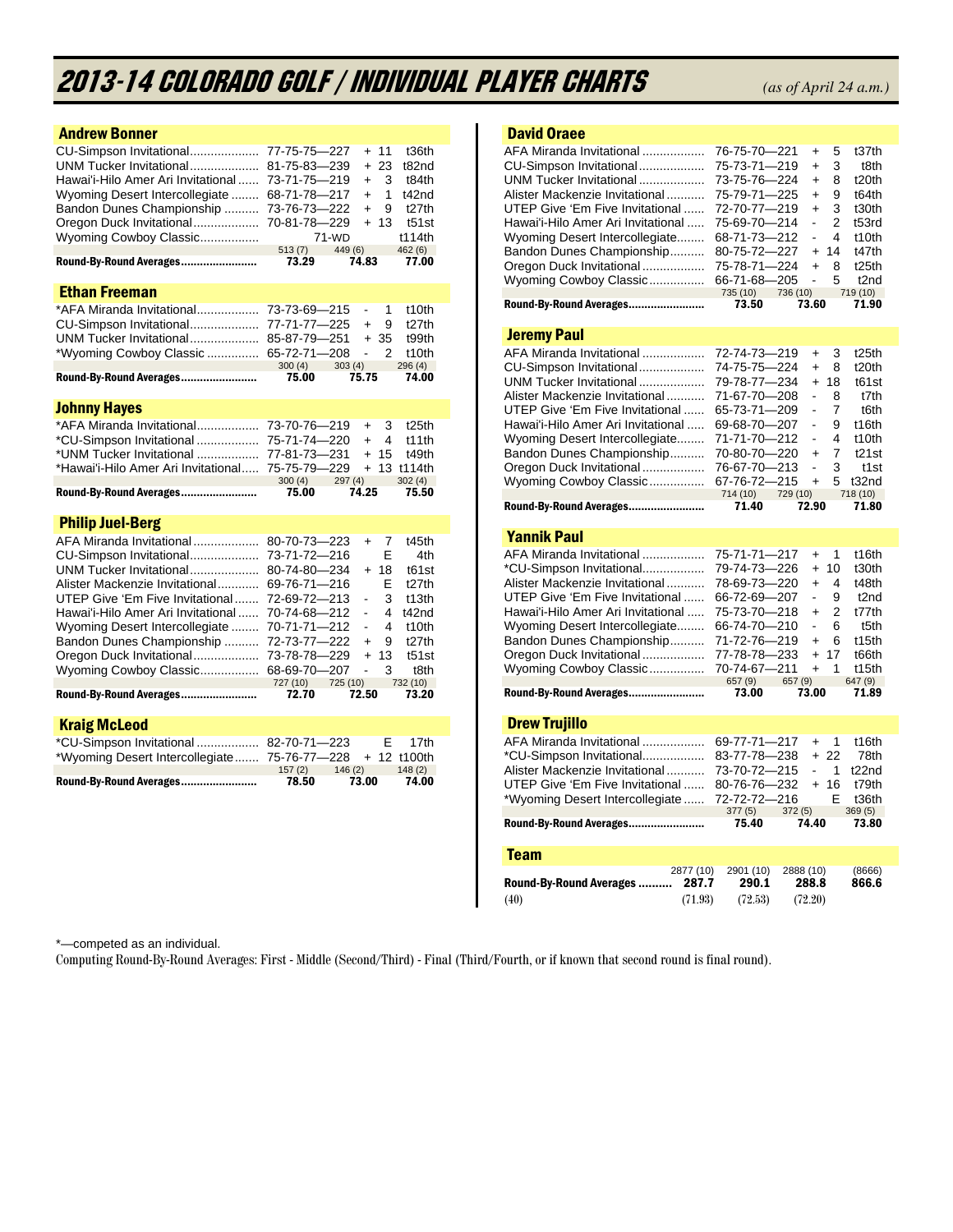# 2013-14 COLORADO GOLF / COLORADO vs. THE NATION *(as of April 24 a.m.)*

## COLORADO vs. the Nation (Division I: 113-39-7)

| Diff<br>W<br>W<br>т<br><b>School</b><br>L<br>т<br>L<br>1<br>1<br>0<br>0<br>2<br>0<br>4<br>Arizona<br>$\ddot{}$<br>3<br>$\overline{2}$<br>7<br>0<br>0<br>0<br>57<br>Arizona State<br>$\overline{\phantom{0}}$<br>1<br>$\overline{c}$<br>1<br>0<br>0<br>0<br>29<br>California<br>$\overline{a}$<br>1<br>3<br>1<br>7<br>8<br>0<br>5<br>Oregon<br>$\overline{\phantom{0}}$<br>3<br>$\overline{2}$<br>5<br>0<br>9<br>1<br>1<br>Oregon State<br>$\ddot{}$<br>$\overline{2}$<br>1<br>5<br>Southern California<br>0<br>0<br>0<br>51<br>$\overline{a}$<br>1<br>1<br>$\overline{c}$<br>0<br>9<br>Stanford<br>0<br>0<br>$\overline{\phantom{0}}$<br>1<br>$\overline{c}$<br>0<br>1<br>0<br>0<br>9<br>UCLA<br>$\overline{\phantom{0}}$<br>$\overline{2}$<br>5<br>0<br>12<br>1<br>0<br>104<br>Utah<br>$\ddot{}$<br>$\overline{2}$<br>$\overline{2}$<br>4<br>0<br>0<br>0<br>18<br>Washington<br>$\overline{a}$<br>1<br>4<br>$\overline{c}$<br>Washington State<br>0<br>1<br>0<br>30<br>$\ddagger$<br>$\overline{2}$<br>$\overline{37}$<br>$\overline{3}$<br>44<br>11<br>15<br>vs. Pac-12<br>39<br>٠<br>4<br>3<br>Air Force<br>1<br>0<br>11<br>1<br>68<br>$\ddot{}$<br>1<br>Arkansas-Little Rock<br>0<br>3<br>0<br>0<br>66<br>0<br>$\ddot{}$<br>$\overline{2}$<br>1<br>1<br>10<br>Auburn<br>0<br>0<br>0<br>-<br>$\overline{2}$<br>Boise State<br>0<br>5<br>1<br>0<br>45<br>0<br>$\ddot{}$<br>1<br>3<br>Boston College<br>0<br>0<br>0<br>0<br>40<br>$\ddot{}$<br>1<br>3<br>1<br>0<br>2<br>5<br>36<br>$\overline{a}$<br>3<br>1<br>0<br>0<br>0<br>0<br>25<br>Cal-Poly<br>$\ddot{}$<br>1<br>$\overline{c}$<br>1<br>0<br>0<br>21<br>Campbell<br>0<br>$\ddot{}$ |
|-------------------------------------------------------------------------------------------------------------------------------------------------------------------------------------------------------------------------------------------------------------------------------------------------------------------------------------------------------------------------------------------------------------------------------------------------------------------------------------------------------------------------------------------------------------------------------------------------------------------------------------------------------------------------------------------------------------------------------------------------------------------------------------------------------------------------------------------------------------------------------------------------------------------------------------------------------------------------------------------------------------------------------------------------------------------------------------------------------------------------------------------------------------------------------------------------------------------------------------------------------------------------------------------------------------------------------------------------------------------------------------------------------------------------------------------------------------------------------------------------------------------------------------------------------------------------------------------------------------------------------------------|
|                                                                                                                                                                                                                                                                                                                                                                                                                                                                                                                                                                                                                                                                                                                                                                                                                                                                                                                                                                                                                                                                                                                                                                                                                                                                                                                                                                                                                                                                                                                                                                                                                                           |
|                                                                                                                                                                                                                                                                                                                                                                                                                                                                                                                                                                                                                                                                                                                                                                                                                                                                                                                                                                                                                                                                                                                                                                                                                                                                                                                                                                                                                                                                                                                                                                                                                                           |
|                                                                                                                                                                                                                                                                                                                                                                                                                                                                                                                                                                                                                                                                                                                                                                                                                                                                                                                                                                                                                                                                                                                                                                                                                                                                                                                                                                                                                                                                                                                                                                                                                                           |
|                                                                                                                                                                                                                                                                                                                                                                                                                                                                                                                                                                                                                                                                                                                                                                                                                                                                                                                                                                                                                                                                                                                                                                                                                                                                                                                                                                                                                                                                                                                                                                                                                                           |
|                                                                                                                                                                                                                                                                                                                                                                                                                                                                                                                                                                                                                                                                                                                                                                                                                                                                                                                                                                                                                                                                                                                                                                                                                                                                                                                                                                                                                                                                                                                                                                                                                                           |
|                                                                                                                                                                                                                                                                                                                                                                                                                                                                                                                                                                                                                                                                                                                                                                                                                                                                                                                                                                                                                                                                                                                                                                                                                                                                                                                                                                                                                                                                                                                                                                                                                                           |
|                                                                                                                                                                                                                                                                                                                                                                                                                                                                                                                                                                                                                                                                                                                                                                                                                                                                                                                                                                                                                                                                                                                                                                                                                                                                                                                                                                                                                                                                                                                                                                                                                                           |
|                                                                                                                                                                                                                                                                                                                                                                                                                                                                                                                                                                                                                                                                                                                                                                                                                                                                                                                                                                                                                                                                                                                                                                                                                                                                                                                                                                                                                                                                                                                                                                                                                                           |
|                                                                                                                                                                                                                                                                                                                                                                                                                                                                                                                                                                                                                                                                                                                                                                                                                                                                                                                                                                                                                                                                                                                                                                                                                                                                                                                                                                                                                                                                                                                                                                                                                                           |
|                                                                                                                                                                                                                                                                                                                                                                                                                                                                                                                                                                                                                                                                                                                                                                                                                                                                                                                                                                                                                                                                                                                                                                                                                                                                                                                                                                                                                                                                                                                                                                                                                                           |
|                                                                                                                                                                                                                                                                                                                                                                                                                                                                                                                                                                                                                                                                                                                                                                                                                                                                                                                                                                                                                                                                                                                                                                                                                                                                                                                                                                                                                                                                                                                                                                                                                                           |
|                                                                                                                                                                                                                                                                                                                                                                                                                                                                                                                                                                                                                                                                                                                                                                                                                                                                                                                                                                                                                                                                                                                                                                                                                                                                                                                                                                                                                                                                                                                                                                                                                                           |
|                                                                                                                                                                                                                                                                                                                                                                                                                                                                                                                                                                                                                                                                                                                                                                                                                                                                                                                                                                                                                                                                                                                                                                                                                                                                                                                                                                                                                                                                                                                                                                                                                                           |
|                                                                                                                                                                                                                                                                                                                                                                                                                                                                                                                                                                                                                                                                                                                                                                                                                                                                                                                                                                                                                                                                                                                                                                                                                                                                                                                                                                                                                                                                                                                                                                                                                                           |
|                                                                                                                                                                                                                                                                                                                                                                                                                                                                                                                                                                                                                                                                                                                                                                                                                                                                                                                                                                                                                                                                                                                                                                                                                                                                                                                                                                                                                                                                                                                                                                                                                                           |
|                                                                                                                                                                                                                                                                                                                                                                                                                                                                                                                                                                                                                                                                                                                                                                                                                                                                                                                                                                                                                                                                                                                                                                                                                                                                                                                                                                                                                                                                                                                                                                                                                                           |
|                                                                                                                                                                                                                                                                                                                                                                                                                                                                                                                                                                                                                                                                                                                                                                                                                                                                                                                                                                                                                                                                                                                                                                                                                                                                                                                                                                                                                                                                                                                                                                                                                                           |
|                                                                                                                                                                                                                                                                                                                                                                                                                                                                                                                                                                                                                                                                                                                                                                                                                                                                                                                                                                                                                                                                                                                                                                                                                                                                                                                                                                                                                                                                                                                                                                                                                                           |
|                                                                                                                                                                                                                                                                                                                                                                                                                                                                                                                                                                                                                                                                                                                                                                                                                                                                                                                                                                                                                                                                                                                                                                                                                                                                                                                                                                                                                                                                                                                                                                                                                                           |
|                                                                                                                                                                                                                                                                                                                                                                                                                                                                                                                                                                                                                                                                                                                                                                                                                                                                                                                                                                                                                                                                                                                                                                                                                                                                                                                                                                                                                                                                                                                                                                                                                                           |
|                                                                                                                                                                                                                                                                                                                                                                                                                                                                                                                                                                                                                                                                                                                                                                                                                                                                                                                                                                                                                                                                                                                                                                                                                                                                                                                                                                                                                                                                                                                                                                                                                                           |
|                                                                                                                                                                                                                                                                                                                                                                                                                                                                                                                                                                                                                                                                                                                                                                                                                                                                                                                                                                                                                                                                                                                                                                                                                                                                                                                                                                                                                                                                                                                                                                                                                                           |
| $\overline{2}$<br>$\overline{c}$<br>1<br>1<br>6<br>24<br>Colorado State<br>0<br>$\ddot{}$                                                                                                                                                                                                                                                                                                                                                                                                                                                                                                                                                                                                                                                                                                                                                                                                                                                                                                                                                                                                                                                                                                                                                                                                                                                                                                                                                                                                                                                                                                                                                 |
| $\overline{2}$<br>0<br>0<br>6<br>0<br>0<br>67<br>Denver<br>$\ddot{}$                                                                                                                                                                                                                                                                                                                                                                                                                                                                                                                                                                                                                                                                                                                                                                                                                                                                                                                                                                                                                                                                                                                                                                                                                                                                                                                                                                                                                                                                                                                                                                      |
| 1<br>3<br>Fresno State<br>0<br>0<br>0<br>29<br>0<br>$+$                                                                                                                                                                                                                                                                                                                                                                                                                                                                                                                                                                                                                                                                                                                                                                                                                                                                                                                                                                                                                                                                                                                                                                                                                                                                                                                                                                                                                                                                                                                                                                                   |
| 1<br>3<br>0<br>73<br>George Mason<br>0<br>0<br>0<br>$\ddot{}$                                                                                                                                                                                                                                                                                                                                                                                                                                                                                                                                                                                                                                                                                                                                                                                                                                                                                                                                                                                                                                                                                                                                                                                                                                                                                                                                                                                                                                                                                                                                                                             |
| $\overline{c}$<br>0<br>1<br>0<br>1<br>0<br>9<br>Georgia Tech<br>$\overline{a}$                                                                                                                                                                                                                                                                                                                                                                                                                                                                                                                                                                                                                                                                                                                                                                                                                                                                                                                                                                                                                                                                                                                                                                                                                                                                                                                                                                                                                                                                                                                                                            |
| 4<br>1<br>2<br>0<br>0<br>10<br>101<br>Gonzaga<br>$\ddot{}$                                                                                                                                                                                                                                                                                                                                                                                                                                                                                                                                                                                                                                                                                                                                                                                                                                                                                                                                                                                                                                                                                                                                                                                                                                                                                                                                                                                                                                                                                                                                                                                |
| 1<br>3<br>0<br>0<br>41<br>Grand Canyon<br>0<br>0<br>$\ddot{}$                                                                                                                                                                                                                                                                                                                                                                                                                                                                                                                                                                                                                                                                                                                                                                                                                                                                                                                                                                                                                                                                                                                                                                                                                                                                                                                                                                                                                                                                                                                                                                             |
| $\overline{2}$<br>5<br>1<br>59<br>Hawai'i<br>0<br>0<br>0<br>$\ddot{}$                                                                                                                                                                                                                                                                                                                                                                                                                                                                                                                                                                                                                                                                                                                                                                                                                                                                                                                                                                                                                                                                                                                                                                                                                                                                                                                                                                                                                                                                                                                                                                     |
| 1<br>2<br>1<br>2<br>Houston Baptist<br>0<br>0<br>0<br>$\ddot{}$                                                                                                                                                                                                                                                                                                                                                                                                                                                                                                                                                                                                                                                                                                                                                                                                                                                                                                                                                                                                                                                                                                                                                                                                                                                                                                                                                                                                                                                                                                                                                                           |
| 4<br>3<br>9<br>0<br>76<br>Idaho<br>0<br>0<br>$\ddot{}$                                                                                                                                                                                                                                                                                                                                                                                                                                                                                                                                                                                                                                                                                                                                                                                                                                                                                                                                                                                                                                                                                                                                                                                                                                                                                                                                                                                                                                                                                                                                                                                    |
| 1<br>$\overline{c}$<br>1<br>0<br>0<br>0<br>19<br>lowa State<br>$\ddot{}$                                                                                                                                                                                                                                                                                                                                                                                                                                                                                                                                                                                                                                                                                                                                                                                                                                                                                                                                                                                                                                                                                                                                                                                                                                                                                                                                                                                                                                                                                                                                                                  |
| 5<br>2<br>1<br>Kansas<br>0<br>0<br>0<br>46<br>$\ddot{}$                                                                                                                                                                                                                                                                                                                                                                                                                                                                                                                                                                                                                                                                                                                                                                                                                                                                                                                                                                                                                                                                                                                                                                                                                                                                                                                                                                                                                                                                                                                                                                                   |
| 5<br>$\overline{2}$<br>1<br>Kansas State<br>0<br>59<br>0<br>0<br>$\ddot{}$                                                                                                                                                                                                                                                                                                                                                                                                                                                                                                                                                                                                                                                                                                                                                                                                                                                                                                                                                                                                                                                                                                                                                                                                                                                                                                                                                                                                                                                                                                                                                                |
| 1<br>$\overline{c}$<br>1<br>0<br>29<br>Louisiana-Monroe<br>0<br>0<br>$\ddot{}$                                                                                                                                                                                                                                                                                                                                                                                                                                                                                                                                                                                                                                                                                                                                                                                                                                                                                                                                                                                                                                                                                                                                                                                                                                                                                                                                                                                                                                                                                                                                                            |
| $\overline{c}$<br>3<br>3<br>0<br>23<br>Loyola-Marymount<br>0<br>0<br>$\ddot{}$                                                                                                                                                                                                                                                                                                                                                                                                                                                                                                                                                                                                                                                                                                                                                                                                                                                                                                                                                                                                                                                                                                                                                                                                                                                                                                                                                                                                                                                                                                                                                            |
| 3<br>1<br>0<br>0<br>0<br>24<br>Maryland<br>0<br>$\ddot{}$                                                                                                                                                                                                                                                                                                                                                                                                                                                                                                                                                                                                                                                                                                                                                                                                                                                                                                                                                                                                                                                                                                                                                                                                                                                                                                                                                                                                                                                                                                                                                                                 |
| 1<br>3<br>1<br>2<br>5<br>31<br>Minnesota<br>0<br>$\overline{a}$                                                                                                                                                                                                                                                                                                                                                                                                                                                                                                                                                                                                                                                                                                                                                                                                                                                                                                                                                                                                                                                                                                                                                                                                                                                                                                                                                                                                                                                                                                                                                                           |
| $\overline{c}$<br>0<br>1<br>1<br>0<br>10<br>Missouri<br>0<br>-                                                                                                                                                                                                                                                                                                                                                                                                                                                                                                                                                                                                                                                                                                                                                                                                                                                                                                                                                                                                                                                                                                                                                                                                                                                                                                                                                                                                                                                                                                                                                                            |
| 3<br>Missouri-Kansas City<br>0<br>9<br>0<br>0<br>80<br>0<br>$\ddot{}$                                                                                                                                                                                                                                                                                                                                                                                                                                                                                                                                                                                                                                                                                                                                                                                                                                                                                                                                                                                                                                                                                                                                                                                                                                                                                                                                                                                                                                                                                                                                                                     |
| 3<br>1<br>0<br>0<br>8<br>0<br>77<br>Nebraska<br>$\ddot{}$                                                                                                                                                                                                                                                                                                                                                                                                                                                                                                                                                                                                                                                                                                                                                                                                                                                                                                                                                                                                                                                                                                                                                                                                                                                                                                                                                                                                                                                                                                                                                                                 |
| 3<br>0<br>0<br>5<br>4<br>11<br>Nevada<br>0<br>$\ddot{}$                                                                                                                                                                                                                                                                                                                                                                                                                                                                                                                                                                                                                                                                                                                                                                                                                                                                                                                                                                                                                                                                                                                                                                                                                                                                                                                                                                                                                                                                                                                                                                                   |
| 3<br>New Mexico<br>0<br>1<br>0<br>0<br>0<br>64<br>$\overline{a}$                                                                                                                                                                                                                                                                                                                                                                                                                                                                                                                                                                                                                                                                                                                                                                                                                                                                                                                                                                                                                                                                                                                                                                                                                                                                                                                                                                                                                                                                                                                                                                          |

|                       |                |                | Overall        |                |                     | <b>Rounds</b> |                | Stroke  |  |  |
|-----------------------|----------------|----------------|----------------|----------------|---------------------|---------------|----------------|---------|--|--|
| School                | W              |                | т              | W              | L                   | т             |                | Diff    |  |  |
| New Mexico State      | 1              | $\overline{c}$ | 0              | 4              | 5                   | 0             |                | 15      |  |  |
| Northern Colorado     | 3              | 0              | 0              | 8              | 1                   | 0             | $\ddot{}$      | 77      |  |  |
| Oklahoma              | 0              | 1              | 0              | 0              | 1                   | 0             | $\overline{a}$ | 7       |  |  |
| Oklahoma State        | 0              | 1              | 0              | 0              | 3                   | 0             |                | 27      |  |  |
| Old Dominion          | 1              | 0              | 0              | 3              | 0                   | 0             | $\ddot{}$      | 38      |  |  |
| Pacific               | 2              | 0              | 0              | 5              | 1                   | 0             | $\ddot{}$      | 54      |  |  |
| Pepperdine            | 1              | 0              | 0              | 3              | 0                   | 0             | $\ddot{}$      | 20      |  |  |
| Rice                  | 1              | 0              | 0              | 3              | 0                   | 0             | $\ddot{+}$     | 9       |  |  |
| St. Mary's (Calif.)   | 2              | 0              | 0              | 4              | 1                   | 1             | $\ddot{}$      | 16      |  |  |
| San Diego State       | 1              | 1              | 0              | 1              | 5                   | 0             | $\overline{a}$ | 29      |  |  |
| San Francisco         | $\overline{2}$ | 0              | 0              | 5              | 1                   | 0             | $\ddot{}$      | 45      |  |  |
| San Jose State        | 5              | 0              | 0              | 12             | $\overline{c}$      | 1             | $\ddot{}$      | 78      |  |  |
| Santa Clara           | 4              | 0              | 0              | 10             | 2                   | 0             | $\ddot{}$      | 75      |  |  |
| Seattle               | 1              | 0              | 0              | 3              | 0                   | 0             | $\ddot{}$      | 46      |  |  |
| Southern Utah         | 3              | 0              | 0              | 8              | 0                   | 1             | $\ddot{}$      | 104     |  |  |
|                       | 1              | $\overline{2}$ | 0              | 3              | 5                   | 1             | $\overline{a}$ | 29      |  |  |
| Texas                 | 0              | 1              | 0              | 2              | 1                   | 0             | $\overline{a}$ | 9       |  |  |
| Texas State           | 1              | 0              | 0              | $\overline{2}$ | 1                   | 0             | $\ddot{}$      | 22      |  |  |
| Texas Tech            | 1              | 1              | 0              | 4              | 1                   | 1             | $\ddot{}$      | 23      |  |  |
| Texas-Arlington       | 1              | 0              | 1              | 4              | 2                   | 0             | $\ddot{}$      | 24      |  |  |
| Texas-Pan American    | 1              | 0              | 0              | 3              | 0                   | 0             | $\ddot{}$      | 64      |  |  |
| Texas-San Antonio     | $\overline{c}$ | 0              | 0              | 4              | $\overline{c}$      | 0             | $\ddot{}$      | 34      |  |  |
| UC-Davis              | $\overline{2}$ | 2              | 0              | 7              | 5                   | 0             | $\ddot{}$      | 26      |  |  |
| UC-Irvine             | 1              | 0              | 0              | 2              | 1                   | 0             | $\ddot{}$      | 21      |  |  |
| UC-Riverside          | 3              | 0              | 0              | 9              | 0                   | 0             | $\ddot{}$      | 115     |  |  |
| UC-Santa Barbara      | $\overline{2}$ | 0              | 0              | 5              | 0                   | 1             | $\ddot{}$      | 71      |  |  |
| UNLV                  | 0              | 1              | 0              | 1              | 2                   | 0             | $\overline{a}$ | 39      |  |  |
| UTEP                  | $\overline{2}$ | $\overline{c}$ | 0              | 7              | 5                   | 0             | $\ddot{}$      | 38      |  |  |
| Utah State            | $\overline{2}$ | 0              | 0              | 5              | 1                   | 0             | $\ddot{}$      | 46      |  |  |
| Utah Valley           | 0              | 0              | 1              | 1              | 1                   | 1             |                | F       |  |  |
| Weber State           | 3              | 0              | 0              | 9              | 0                   | 0             | $\ddot{}$      | 154     |  |  |
| Wichita State         | 2              | 0              | 0              | 5              | 1                   | 0             | $\ddot{}$      | 40      |  |  |
| Wyoming               | 4              | 0              | $\overline{c}$ | 13             | 5                   | 0             | $\ddot{}$      | 133     |  |  |
| vs. non-Pac 12        | 102            | 24             | 5              | 280            | 99                  | 14            |                | +2174   |  |  |
| vs. the Nation        | 113            | 39             | 7              | 317 143        |                     | 17            |                | $+2135$ |  |  |
|                       |                |                |                |                |                     |               |                |         |  |  |
| Division II/Other     |                |                |                |                |                     |               |                |         |  |  |
| CSU-Monterey Bay      | 1              | 0              | 0              | 3              | 0                   | 0             | $\ddot{}$      | 25      |  |  |
| Hawai'i-Hilo          | 1              | 0              | 0              | 2              | 1                   | 0             | $\ddot{}$      | 11      |  |  |
| Osaka Gakuin          | 1              | 0              | 0              | $\overline{2}$ | 1                   | 0             | $\ddot{}$      | 11      |  |  |
| Western New Mexico    | 1<br>4         | 0<br>0         | 0              | 3<br>10        | 0<br>$\overline{2}$ | 0<br>O        | $\ddot{}$      | 30      |  |  |
| vs. Division II/Other |                |                | 0              |                |                     |               | ÷              | 77      |  |  |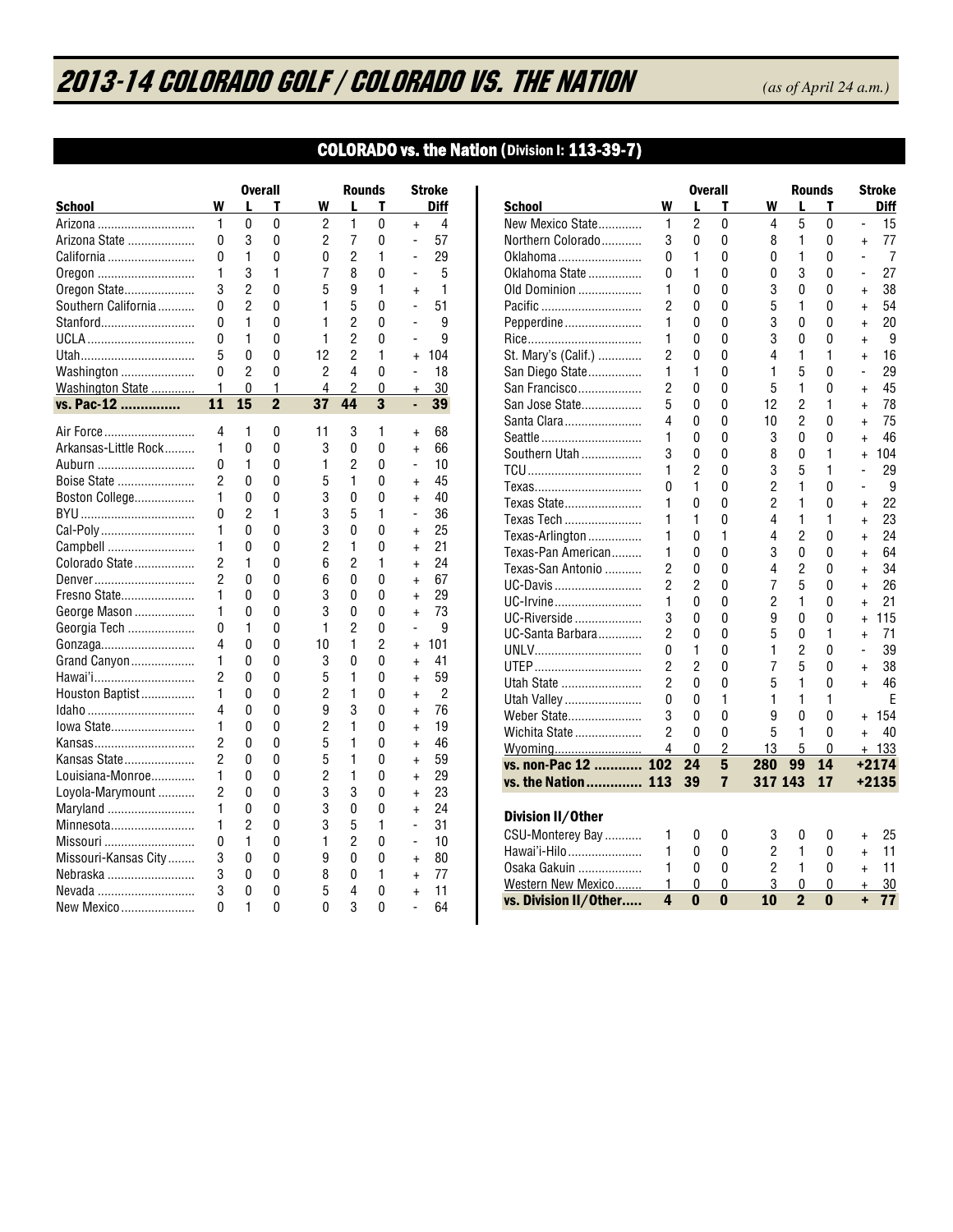# 2013-14 COLORADO GOLF / Tournament Results At-A-Glance

## **—Fall—**

## **AFA Gene Miranda Falcon Invitational** *(Eisenhower Blue Golf Course, September 8-9)*

| $\overline{1}$ litah and $\overline{1}$ litah and $\overline{1}$ litah and $\overline{1}$ and $\overline{1}$ and $\overline{1}$ and $\overline{1}$ and $\overline{1}$ and $\overline{1}$ and $\overline{1}$ and $\overline{1}$ and $\overline{1}$ and $\overline{1}$ and $\overline{1}$ and $\overline{1}$ and $\overline{1}$ | 207297297 971 |
|-------------------------------------------------------------------------------------------------------------------------------------------------------------------------------------------------------------------------------------------------------------------------------------------------------------------------------|---------------|

| 8. Southern Utah  292-292-292-876 |  |
|-----------------------------------|--|

#### BUFFALO INDIVIDUALS *(\*—played as an individual)* TOP FIVE INDIVIDUALS

| T9. Missouri-Kansas City 295-295-295-885 |  |
|------------------------------------------|--|
|                                          |  |
|                                          |  |
|                                          |  |
|                                          |  |
|                                          |  |
|                                          |  |

| 1. Kyle Westmoreland, Air Force 67-68-69-204   |  |
|------------------------------------------------|--|
| 2. Matthew Dunn, Air Force 68-69-72-209        |  |
|                                                |  |
| 4. Seokwon Jeon, Utah State 70-73-68-211       |  |
| 4. Brian Knoll, Nevada  70-72-69-211           |  |
| 4. Kenneth Fadke, New Mexico St.  71-72-68-211 |  |

## **CU Mark Simpson Invitational** *(Colorado National Golf Club, September 23-24)*

| T1. Washington State 308-288-286-882 |  |
|--------------------------------------|--|
|                                      |  |
| 4. Houston Baptist 301-298-285-884   |  |
|                                      |  |
|                                      |  |
|                                      |  |
|                                      |  |

#### BUFFALO INDIVIDUALS (\*--played as an individual) TOP 10 INDIVIDUALS

| 12. Missouri-Kansas City 310-307-296-913 |  |
|------------------------------------------|--|
|                                          |  |
|                                          |  |
| T13. Northern Colorado  320-307-287- 914 |  |
|                                          |  |

| 1. Preston Stanley, Houston Baptist 71-70-69-210 |  |
|--------------------------------------------------|--|
| 2. Craig Hornberger, Campbell 73-72-70-215       |  |
| 2. Blake Snyder, Washington State 76-69-70-215   |  |
| 4. Philip Juel-Berg, Colorado  73-71-72-216      |  |
| 5. Michael Anderson, Washington St 76-73-68-217  |  |
| 5. Kyle Westmoreland, Air Force 72-72-73-217     |  |
| 7. Kevin Murphy, Oregon State 75-71-72-218       |  |
| 8. David Oraee, Colorado 75-73-71-219            |  |
|                                                  |  |
| 8. Ben Krueger, Northern Colorado 80-72-67-219   |  |

## **UNM Tucker Invitational** *(UNM Championship Course, September 27-28)*

| 6. San Diego State 298-302-297-897 |  |
|------------------------------------|--|
|                                    |  |
|                                    |  |

#### 9. Colorado State ............................... 305-303-303—911

#### BUFFALO INDIVIDUALS  $(^*$ -played as an individual) TOP 5 INDIVIDUALS

| 11. New Mexico State  301-315-304-920 |  |
|---------------------------------------|--|
|                                       |  |
| T12. Texas-Arlington 321-301-305--927 |  |
|                                       |  |
|                                       |  |
|                                       |  |
|                                       |  |
|                                       |  |

| 1. Andrej Bevins, New Mexico 67-75-69-211 |  |
|-------------------------------------------|--|
|                                           |  |
|                                           |  |
|                                           |  |
| 4. Joe Parkinson, BYU  71-77-69-217       |  |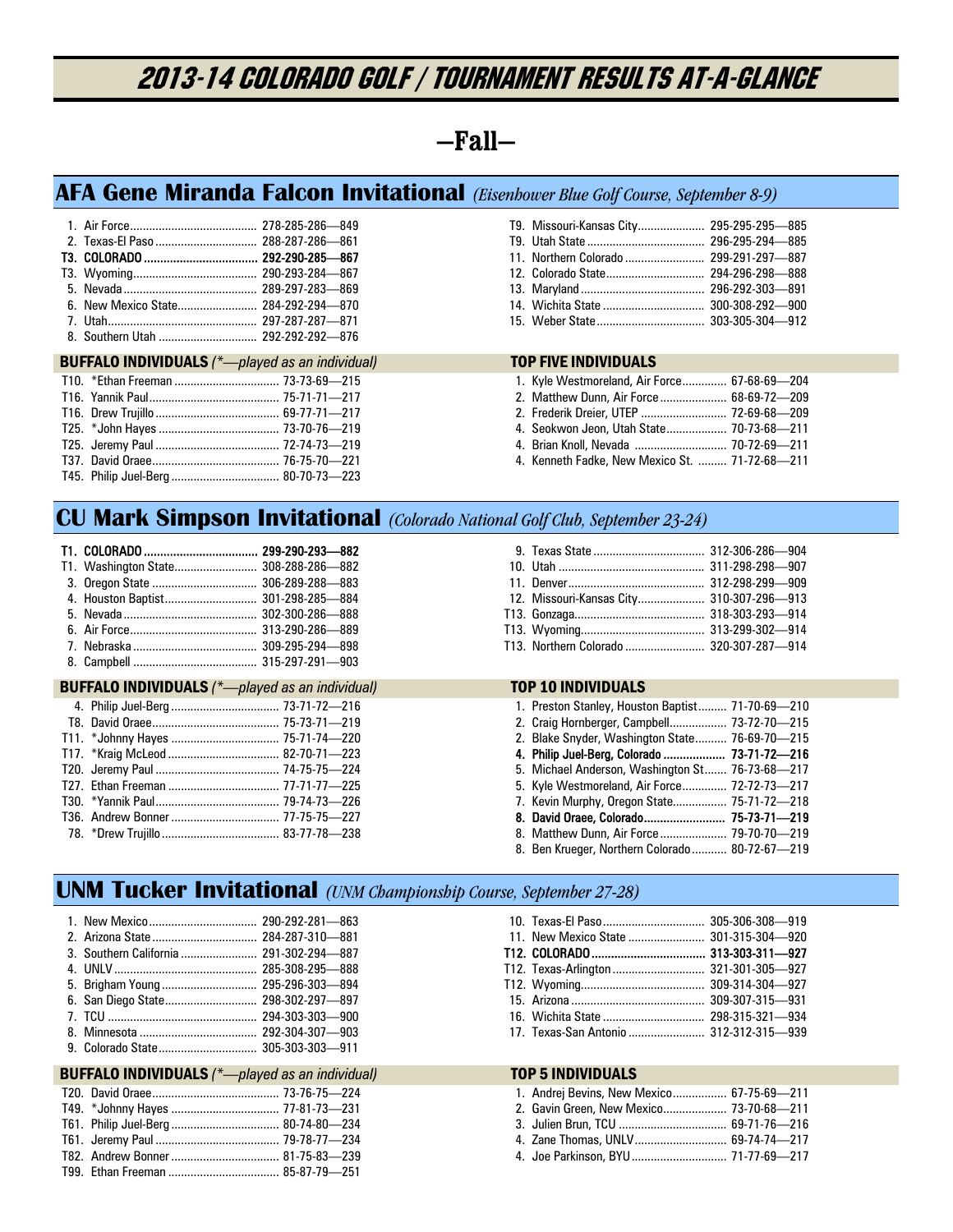## **California Alister Mackenzie Invitational** *(Sonoma Golf Club, October 14-15)*

| 8. San Diego State 282-292-281-855 |  |
|------------------------------------|--|

#### **BUFFALO INDIVIDUALS**

| <b>TOP 5 INDIVIDUALS</b> |  |
|--------------------------|--|

| 1. Joel Stalter, California  64-69-70-203 |  |
|-------------------------------------------|--|
| 2. David Fink, Oregon State 69-67-68-204  |  |
| 3. Pace Johnson, California  66-68-71-205 |  |
| T4. Matt Hansen, UC-Davis 68-70-68-206    |  |
| T4. Brandon Hagy, California 70-64-72-206 |  |

## **Texas-El Paso Price's Give 'Em Five Invitational** *(Butterfield Trail Club, October 25-26)*

#### BUFFALO INDIVIDUALS TOP 5 INDIVIDUALS

| 11. Western New Mexico  289-291-297-877 |  |
|-----------------------------------------|--|
|                                         |  |
|                                         |  |
|                                         |  |
|                                         |  |

| 1. Martin Simonsen, UTEP 71-65-68-204        |  |
|----------------------------------------------|--|
| T2. Yannik Paul, Colorado 66-72-69-207       |  |
| T2. Cody Blick, San Jose State  69-67-71-207 |  |
| T2. Steven Kupcho, N. Colorado 71-66-70-207  |  |
| 5. Ken Fadke, New Mexico State  70-69-69-208 |  |

## **—Spring—**

## **Hawai'i-Hilo Amer Ari Invitational** *(Waikoloa King's Course, February 6-8)*

|                                                        |  | T11. Arizona State       |
|--------------------------------------------------------|--|--------------------------|
|                                                        |  |                          |
|                                                        |  | T11. Texas Tech          |
|                                                        |  | 13. COLORADO             |
|                                                        |  | 14. Oregon State         |
| T3. Southern California  273-280-282-835               |  | 15. Hawai'i-Hilo         |
|                                                        |  | T16. Hawai'i             |
|                                                        |  | T16. San Jose State      |
|                                                        |  | T16. Osaka Gakuin        |
|                                                        |  | 19. UC-Davis             |
|                                                        |  | 20. CSU-Monterey Bay     |
| <b>BUFFALO INDIVIDUALS</b> (*-played as an individual) |  | <b>TOP 5 INDIVIDUALS</b> |

| 20. CSU-Monterey Bay 295-287-289-871 |  |
|--------------------------------------|--|
|                                      |  |

| 1. Jordan Niebrugge, Oklahoma St.  67-68-65-200 |  |
|-------------------------------------------------|--|
|                                                 |  |
| 3. Cameron Wilson, Stanford  67-65-70-202       |  |
| 4. David Fink, Oregon State 70-67-66-203        |  |
| T5. Thomas Lim, Oregon  64-69-71-204            |  |
| T5. Wyndham Clark, Oklahoma St.  66-69-69-204   |  |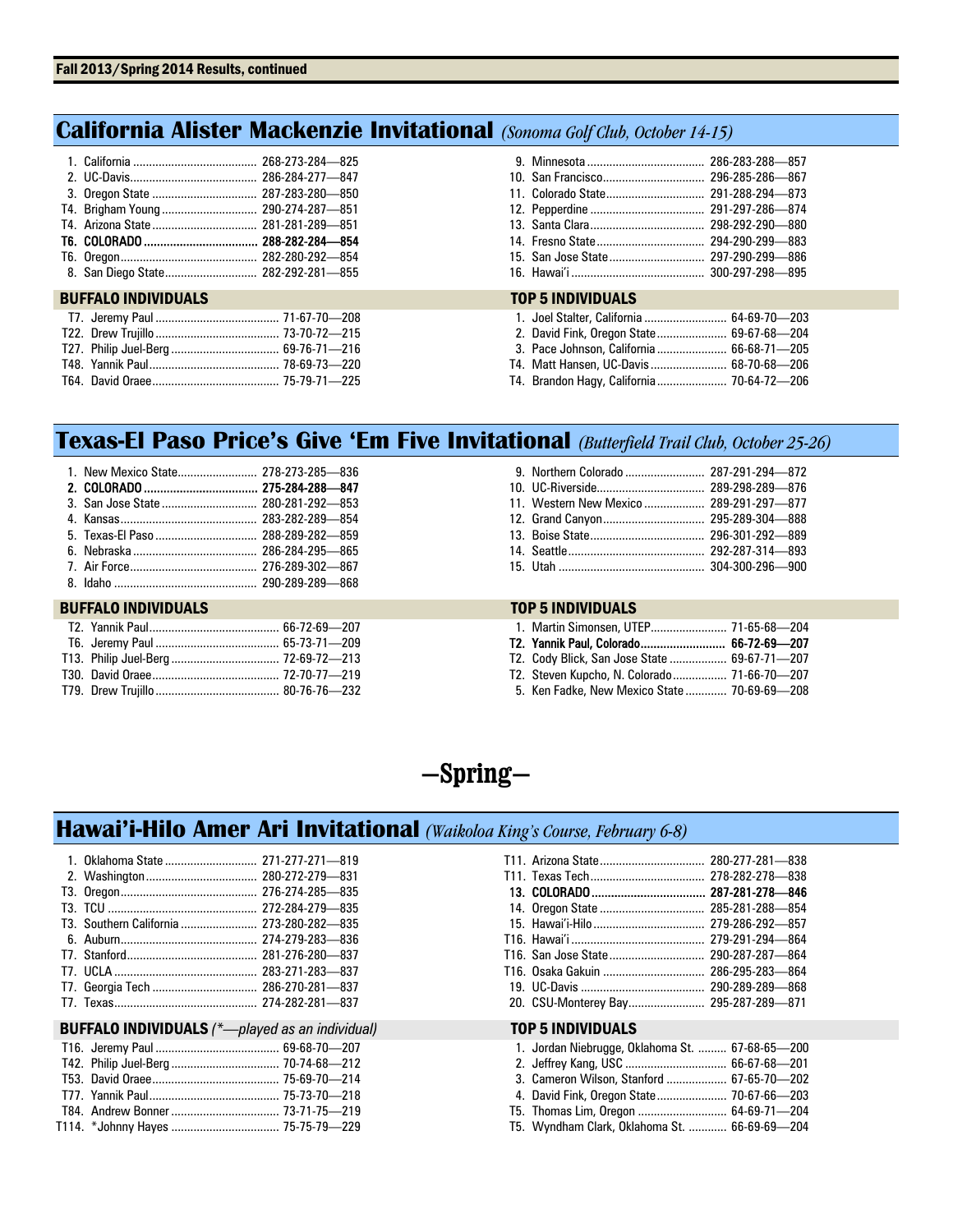## **CU-Wyoming Duel-in-the-Desert** *(The Classic Club, February 18)*

#### Colorado 26½, Wyoming 9½

Four Ball *(best ball format)*

Brandon White/Kraig McLeod (C) def. Joe Jensen/Eddie Stewart, 3-0 Andrew Bonner/Drew Trujillo (C) def. Kamrin Allen/Cameron Lindell, 3-0 David Oraee/Yannik Paul (C) def. Eric Parish/P.J. Thomas, 2-1 Philip Juel-Berg/Jeremy Paul (C) def. Brent Baylon/Ryan Wallen, 3-0

#### Singles Matches

*(18-hole match play matches; 1 pt. front 9, 1 pt. back 9, 1 pt. full 18)*  Roy Edwards (C) halved Joe Jensen (W), 1½-1½ Eddie Stewart (W) def. Kraig McLeod, 3-0 Kamrin Allen (W) def. Andrew Bonner, 2½ -½ David Oraee (C) def. Eric Parish, 3-0

Jeremy Paul (C) def. Ryan Wallen, 3-0 Yannik Paul (C) def. P.J. Thomas, 3-0 Drew Trujillo (C) def. Cameron Lindell, 3-0 Philip Juel-Berg (C) halved Brent Baylon (W), 1½-1½

## **Wyoming Desert Intercollegiate** *(Classic Club Course, February 21-23)*

|                                                       |                      | 276-279-282-837 |  |
|-------------------------------------------------------|----------------------|-----------------|--|
|                                                       |                      |                 |  |
|                                                       |                      | 289-277-283-849 |  |
|                                                       |                      | 293-279-277-849 |  |
|                                                       |                      | 283-283-289-855 |  |
|                                                       |                      | 291-281-287-859 |  |
|                                                       |                      | 284-285-291-860 |  |
|                                                       | 8. Loyola-Marymount  | 290-283-289-862 |  |
|                                                       |                      | 284-290-290-864 |  |
|                                                       |                      | 293-287-285-865 |  |
|                                                       | 11. Louisiana-Monroe | 294-295-280-869 |  |
|                                                       |                      |                 |  |
| <b>BUFFALO INDIVIDUALS</b> (*-played as an individual |                      |                 |  |
|                                                       |                      |                 |  |

| 14. UC-Santa Barbara 290-290-297-877      |  |
|-------------------------------------------|--|
|                                           |  |
|                                           |  |
|                                           |  |
|                                           |  |
|                                           |  |
|                                           |  |
|                                           |  |
| 22. Arkansas-Little Rock  299-297-310-906 |  |
| 23. George Mason 306-305-302-913          |  |
|                                           |  |

#### BUFFALO INDIVIDUALS *(\*—played as an individual)* TOP 5 INDIVIDUALS

| T5. Yannik Paul, Colorado  66-74-70-210      |  |
|----------------------------------------------|--|
| T5. Brandon McIver, Oregon  68-72-70-210     |  |
| T5. David Gazzolo, UC-Riverside 70-70-70-210 |  |

## **Bandon Dunes Championship** *(Bandon Dunes Resort Pacific Dunes Course, March 9-11)*

#### BUFFALO INDIVIDUALS TOP 5 INDIVIDUALS

| T10. Washington State  288-316-299-903   |  |
|------------------------------------------|--|
| 12. Missouri-Kansas City 297-304-303-904 |  |
|                                          |  |
|                                          |  |
|                                          |  |

| 1. Jonathan Sanders, Washington  71-67-72-210 |                |  |
|-----------------------------------------------|----------------|--|
|                                               |                |  |
| 3. Luke Vivolo, UC-Davis  73-67-72-212        |                |  |
| T4. Emilio Cuartero, Missouri  67-72-75-214   |                |  |
| TA Cody Rlick San Jose State                  | 74.70.70 - 214 |  |

T4. Cody Blick, San Jose State ..................